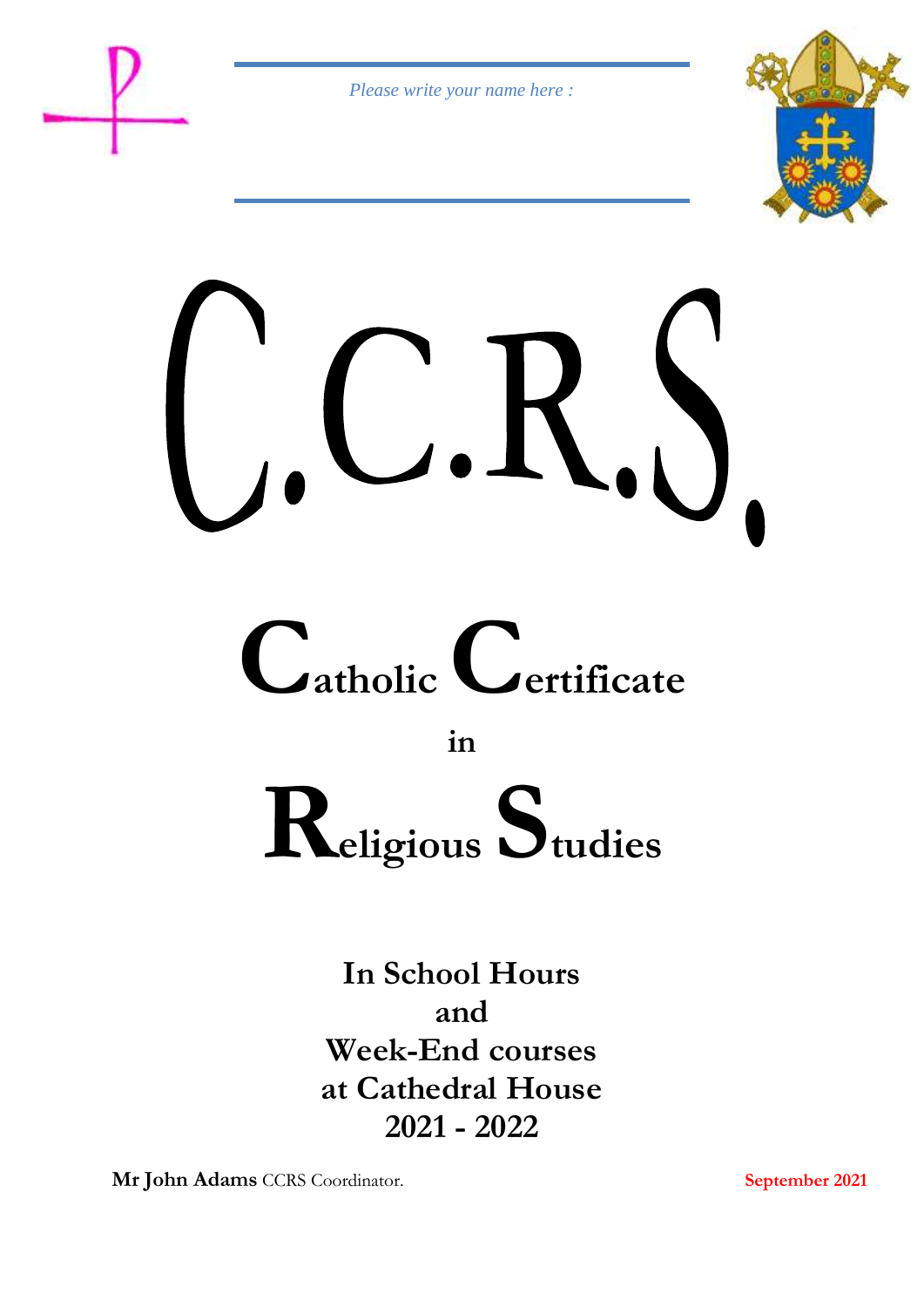# **MISSION STATEMENT**

# **BDES serves the Kingdom of God in supporting Catholic schools to provide excellent education where pupils flourish, and Christ is made known to all.**

# **INTRODUCTION**

The Catholic Certificate in Religious Studies (CCRS) is managed and awarded by the Board of Religious Studies on behalf of the Bishops' Conference of England and Wales. It was introduced in 1991 to replace its predecessors, The Catholic Teachers' Certificate and the Certificate in Religious Education. Any person who is or wishes to be involved in Catholic education and formation may apply for this course. This includes those involved in Religious Education in school, Parish Catechesis and other ministries in the Church and anyone who wishes to follow the course for faith development or personal interest. The course seeks to ensure that participants have at least a basic knowledge and understanding of the beliefs of the Catholic Faith. It also provides a basis for further study.

The course is designed for teachers in Catholic schools; that they may have a basic understanding of the Church, its teaching and way of life to enable them to contribute to the maintenance of the ethos of the Catholic school. It is also for catechists in order to give them a basic understanding of the faith of the Catholic Church as a foundation for their catechetical ministry, and for adult members of the Church to enable them to continue to grow in understanding as they live their Catholic faith.

# **COURSE AIMS**

Study for the Catholic Certificate in Religious Studies aims to:

- provide teachers and those involved in parish ministry with knowledge and understanding of the teaching and beliefs of the Catholic Faith
- develop an appreciation of the principles of Catholic education at all levels
- employ and encourage sound adult education processes which express Gospel values
- enhance understanding of education within the Church as a life-long process
- enable all participants to make an informed contribution to their chosen field of work in the Church
- highlight the role and function of Religious Education within the school curriculum.

"We are all the Church: from the recently baptised child to the bishops, to the Pope; we are all the Church, and we are all equal in the eyes of God. We are all called to be educators in faith to proclaim the Gospel." *Pope Francis*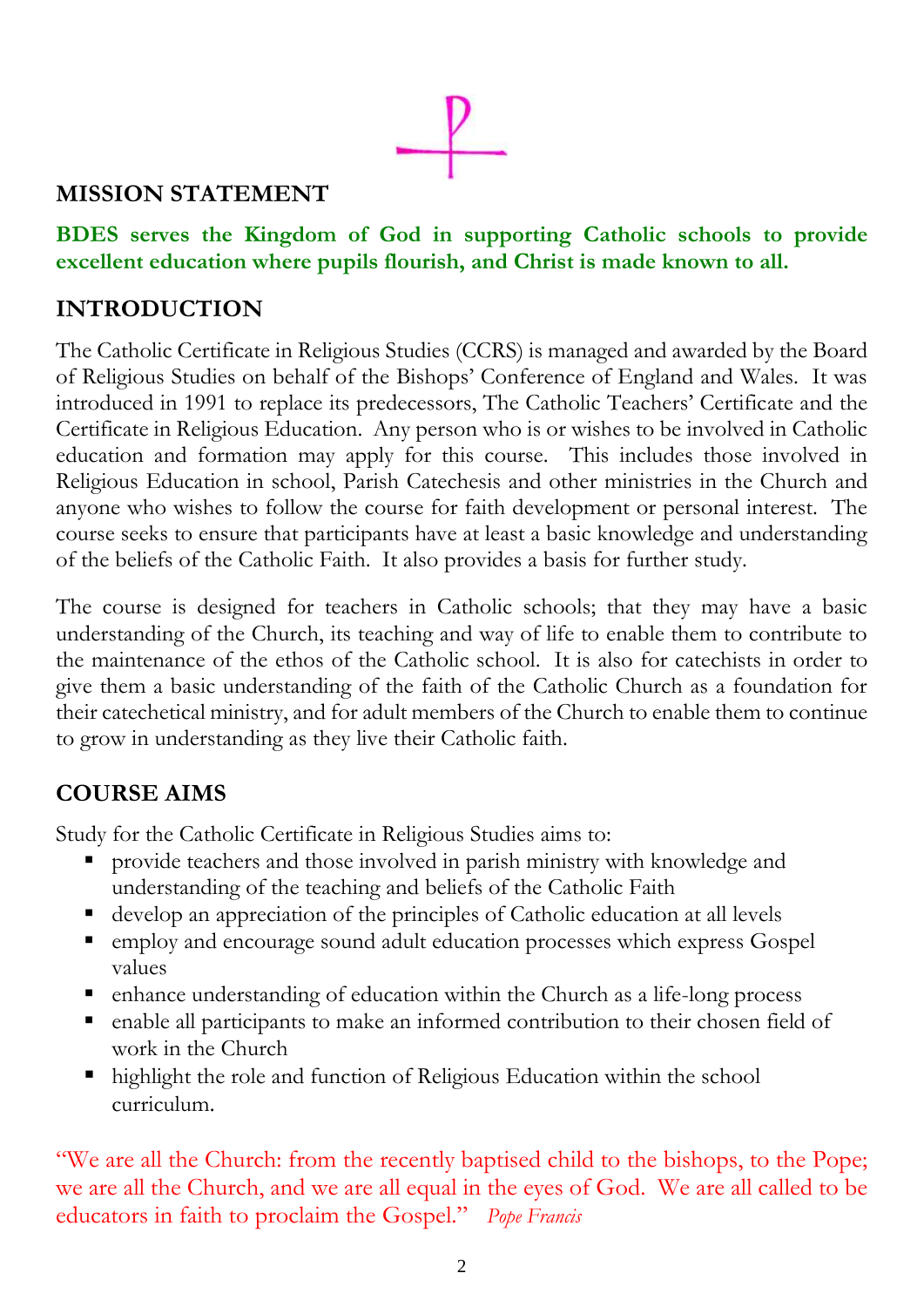## **ACHIEVING CERTIFICATION**

The certificate is normally awarded after two years' study with a maximum of five years to complete from the start of the first module (only exceptional pastoral reasons are acceptable for studying beyond five years). Without a good reason for exemption the modules will cease to be valid. The five year period starts from when you first start your studies with the centre and not from when you are registered with the National CCRS Database. If you dispute the maximum five years' study with the centre they will need to have any extension of study agreed with the CCRS Regional group first. It is possible in the Diocese of Brentwood to complete the course within one school year as all 8 modules are offered annually, although it is recognised that to do so requires significant commitment on the part of the participant.

Certification is awarded following the study and completion of **eight** modules:

- Six **core** modules: Old Testament, New Testament, Christology, Sacraments, Christian Morality and The Church *[these modules are common to all centres offering the CCRS in England and Wales]*
- Two **specialist** modules: Relationship and Sex Education and Religious Education *[these are the specialist modules currently offered in the diocese of Brentwood; different modules are offered by other centres across England and Wales]*

The Catechism of the Catholic Church begins its definition of faith, with the human search for meaning, the Divine Revelation of God who comes to meet us, and the individual's response in faith *(CCC # 26).* This is the process that is adapted in all the modules explored with the participants.

**Search Revelation Response**

# **ARRANGEMENTS FOR THE CORE AND SPECIALIST MODULES**

# **Each module consists of:**

- **Engagement with pre-module study material supplied (c. 2 hours)**
- **Session of lectures by a specialist in the field (8:30am - 12:00pm).**
- **Guidance session on assignments (1:00pm – 4:00pm).**
- **Tutorial with opportunity for discussion (4.30pm – 6.00pm).**
- **Further reading and production of written assignment (1,500 words).**

For those wishing to complete the course and participate in the Presentation of Certificates in July 2022, all compulsory course sessions must have been attended **AND all assignments** must be **submitted by the end of Friday 10th June 2020**. Any submission received after this deadline will not be marked until after the presentation date.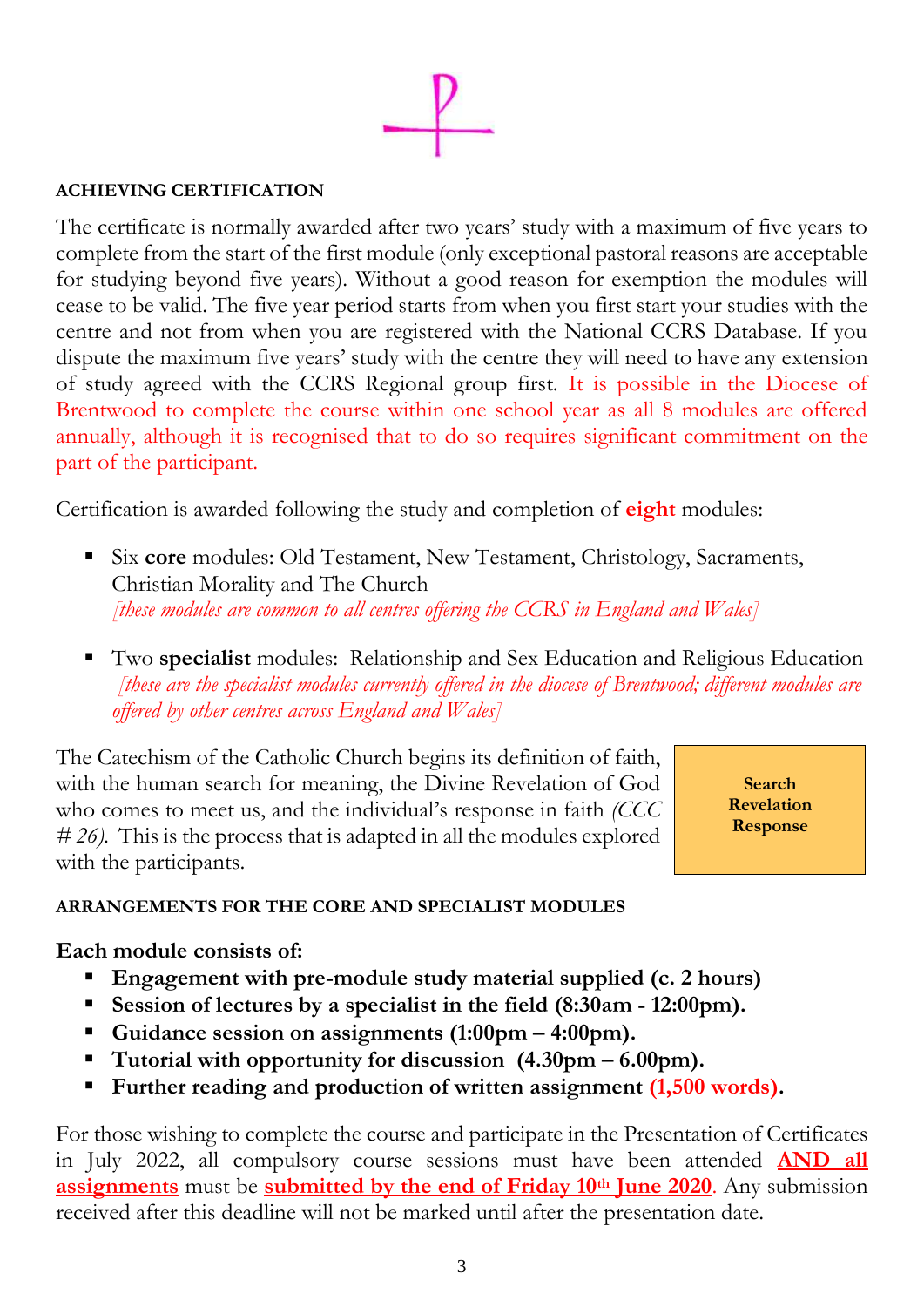# **Core Module 1: THE BIBLE**: **OLD TESTAMENT**



**The Old Testament is an indispensable part of Sacred Scripture. Its books are divinely inspired and retain a permanent value, for the Old Covenant has never been revoked.** *(CCC#121)*

# **Aim**

The purpose of this module is to introduce participants to the writings in the Old Testament in order to help them to recognise God's Revelation contained there and its continuing relevance in Christian life today.

# **Learning outcomes**

Participants should:

- be familiar with the books and types of literature which make up the Old Testament and be able to set them in their context
- be able to make connections between a particular type of literature and the belief the words express
- recognise the diversity of images of God in the Old Testament
- appreciate the significance of the covenant relationship for the people of Israel
- understand the relevance of the Old Testament and its use in the Catholic community today
- be able to communicate what they have learned from an adult stance.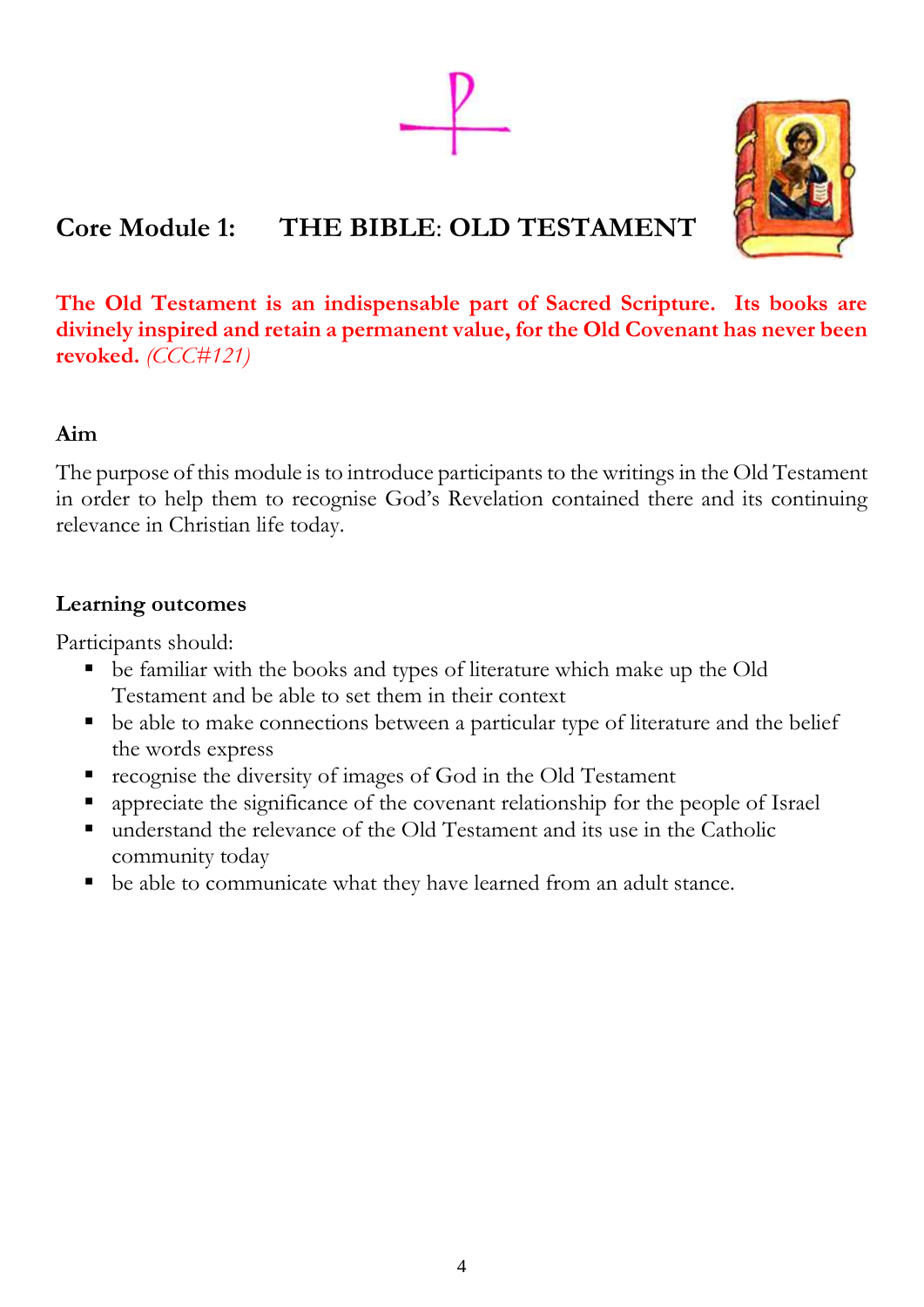# Answer ONE question (maximum 1500 words)

Assignments should be sent electronically to  $ccrs@diocescofbrentwood.org$ . The assignment should be accompanied by a cover sheet (there is a template on page 27 of this booklet) detailing name, module, assignment title, bibliography, sources and word count.

1. Identify **three** images relating to God in the Old Testament and explain why these images are used.

## OR

2. How does the Old Testament inform our understanding of the New Testament?

# **Reading**

E. Charpentier, How to Read the Old Testament *(London***:** *SCM Press – 2006)* M. Evans, Old Testament Introduction *(Oxford: Lion Hudson - 2010)* G. Perego, Interdisciplinary Atlas of the Bible, *(London: St Pauls)* Vatican II document: *Dei Verbum (available at www.vatican.va/archive)* The Holy Bible (CTS New Catholic Bible 2007 reflects text used in English lectionaries) Catechism of the Catholic Church *(available at www.vatican.va/archive)*

**Ignorance of Scripture is ignorance of Christ. St Jerome**

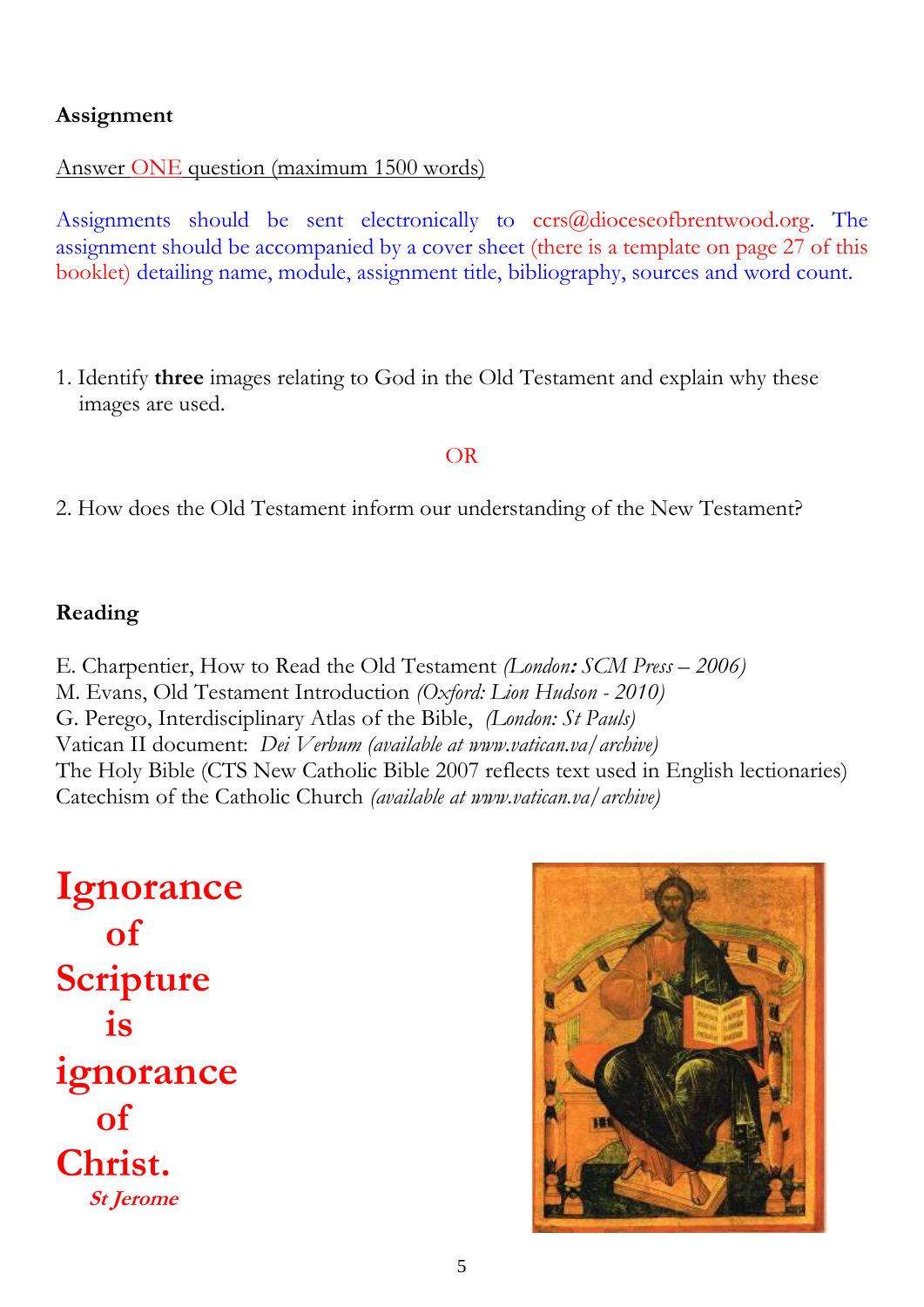# **Core Module 2: THE BIBLE**: **NEW TESTAMENT**



**The Word of God, which is the power of God for salvation to everyone who has faith, is set forth and displays its power in a most wonderful way in the writings of the New Testament which hand on the ultimate truth of God's Revelation. Their central object is Jesus Christ, God's incarnate Son: his acts, teachings, Passion, and Glorification, and his church's beginnings under the Spirit's guidance.** *(CCC#124)*

# **Aim**

The purpose of this module is to familiarise participants with the process through which the New Testament writings came into being and to help them interpret the material presented and understand its significance for the life of a Christian today.

# **Learning outcomes**

Participants should:

- be familiar with the books and types of literature which make up the New Testament
- appreciate the centrality of the Resurrection experience in Christian belief
- recognise the New Testament writings as the basis for subsequent developments in Christian theology and worship
- understand the use of the New Testament in the Catholic community today
- be able to communicate what they have learned from an adult stance.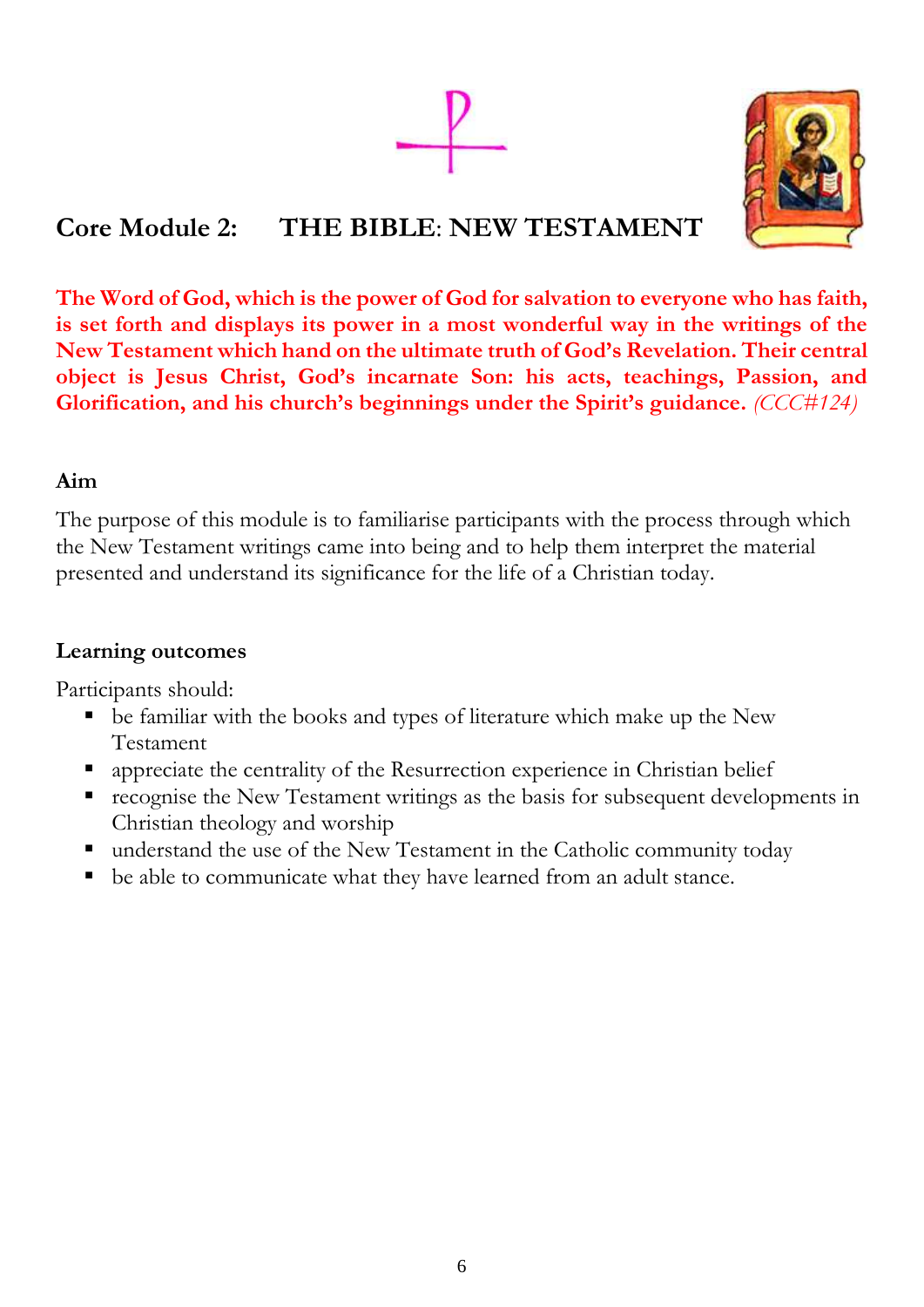# Answer ONE question (maximum 1500 words)

Assignments should be sent electronically to  $ccrs@diocescofbrentwood.org$ . The assignment should be accompanied by a cover sheet (there is a template on page 27 of this booklet) detailing name, module, assignment title, bibliography, sources and word count.

1. Compare the perspectives of two of the synoptic Gospels with special reference to their portrayal of Jesus.

## OR

2. Discuss some of the special characteristics of St John's Gospel.

## OR

3. Choose ONE Gospel and show how it teaches about Jesus' mission.

# **Reading**

E. Charpentier, How to read the New Testament (London: SCM Press -2007) S. Motyer, New Testament Introduction (Oxford: Lion Hudson – 2010) Vatican II document: *Dei Verbum* (available at www.vatican.va/archive) The Holy Bible (CTS New Catholic Bible 2007 reflects text used in English lectionaries) Catechism of the Catholic Church (available at www.vatican.va/archive)

# **The Bible bears fruit if held with pure hands, read with pure eyes and received with pure hearts.**

**Christian East**

**"The New Testament has put an end to the invisibility of the Father. The Son of God, by His Incarnation, Death and Resurrection has freed us from the slavery of sin, giving us the freedom of sons and daughters of God: He has shown us the face of God, which is love. We can see God, He is visible in Christ."** *Pope Benedict XVI (May 2011)*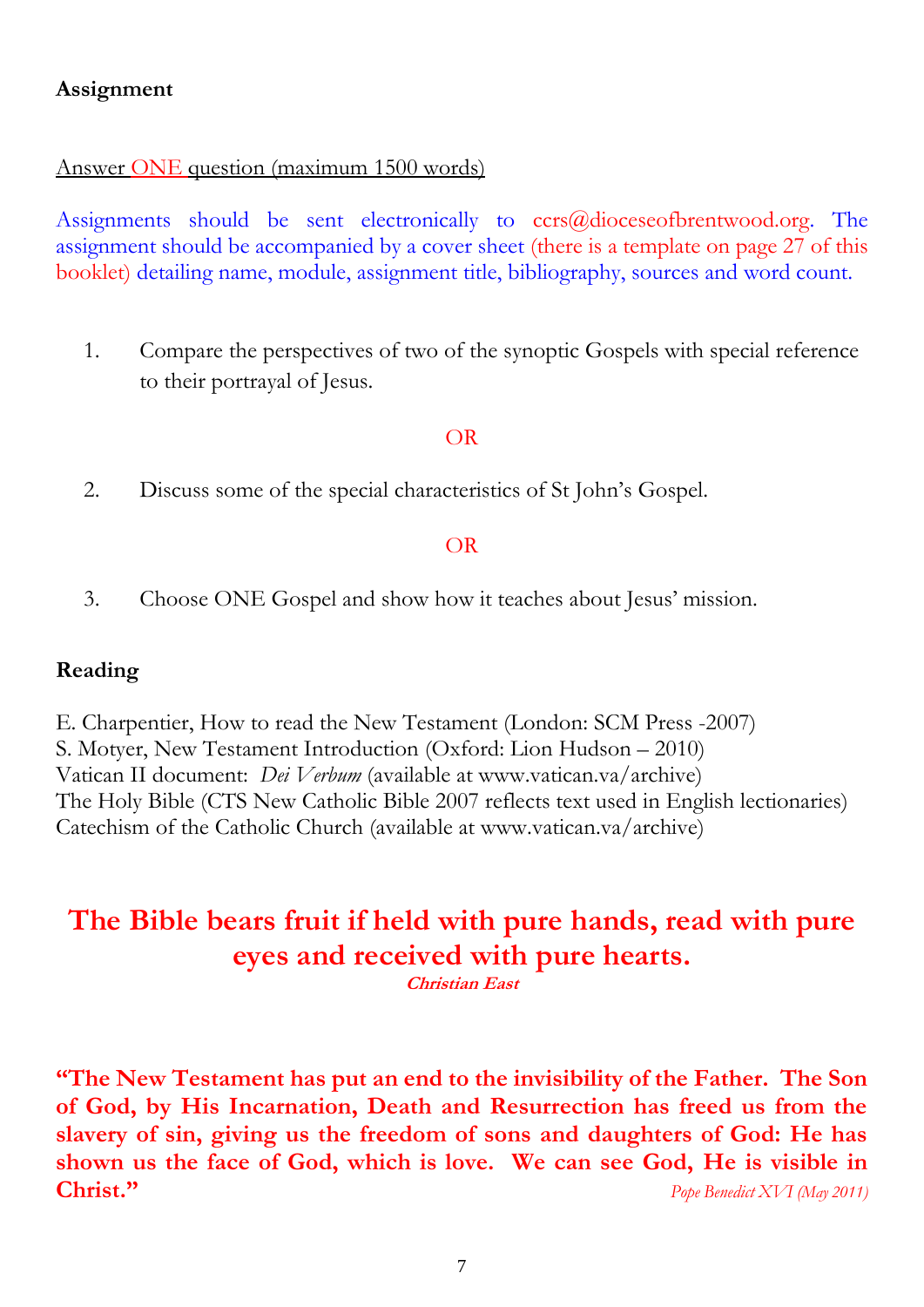# **Core Module 3: CHRISTOLOGY**

**All Christ's riches 'are for every individual and everybody's property.'**

**Christ did not live his life for himself but for us, from his incarnation 'for us and for our salvation' to his death 'for our sins' and Resurrection 'for our justification'. He is still 'our advocate with the Father', who 'always lives to make intercession' for us. He remains ever 'in the presence of God on our behalf, bringing before him all that he lived and suffered for us'.** *(CCC#519)*

# **Aim**

The purpose of this module is to deepen participants' awareness of the significance and centrality of the person and work of Jesus Christ in the daily life of the Christian as well as in the worship of the Church.

# **Learning outcomes**

Participants should:

- **recognise the diversity of images of the Person of Jesus**
- relate these images to the social and cultural context in which they were shaped and expressed
- appreciate the mission of Jesus to proclaim the Kingdom of God
- recognise the centrality of the Person of Jesus, both fully human and divine
- be able to communicate what they have learned from an adult stance.

**"**There is only one strong prayer: CHRIST There is only one voice that rises over the face of the earth: the voice of CHRIST."

*St Teresa of Calcutta*

# **The Church has no other meaning or aim than living and bearing witness to Jesus.**

*Pope Francis*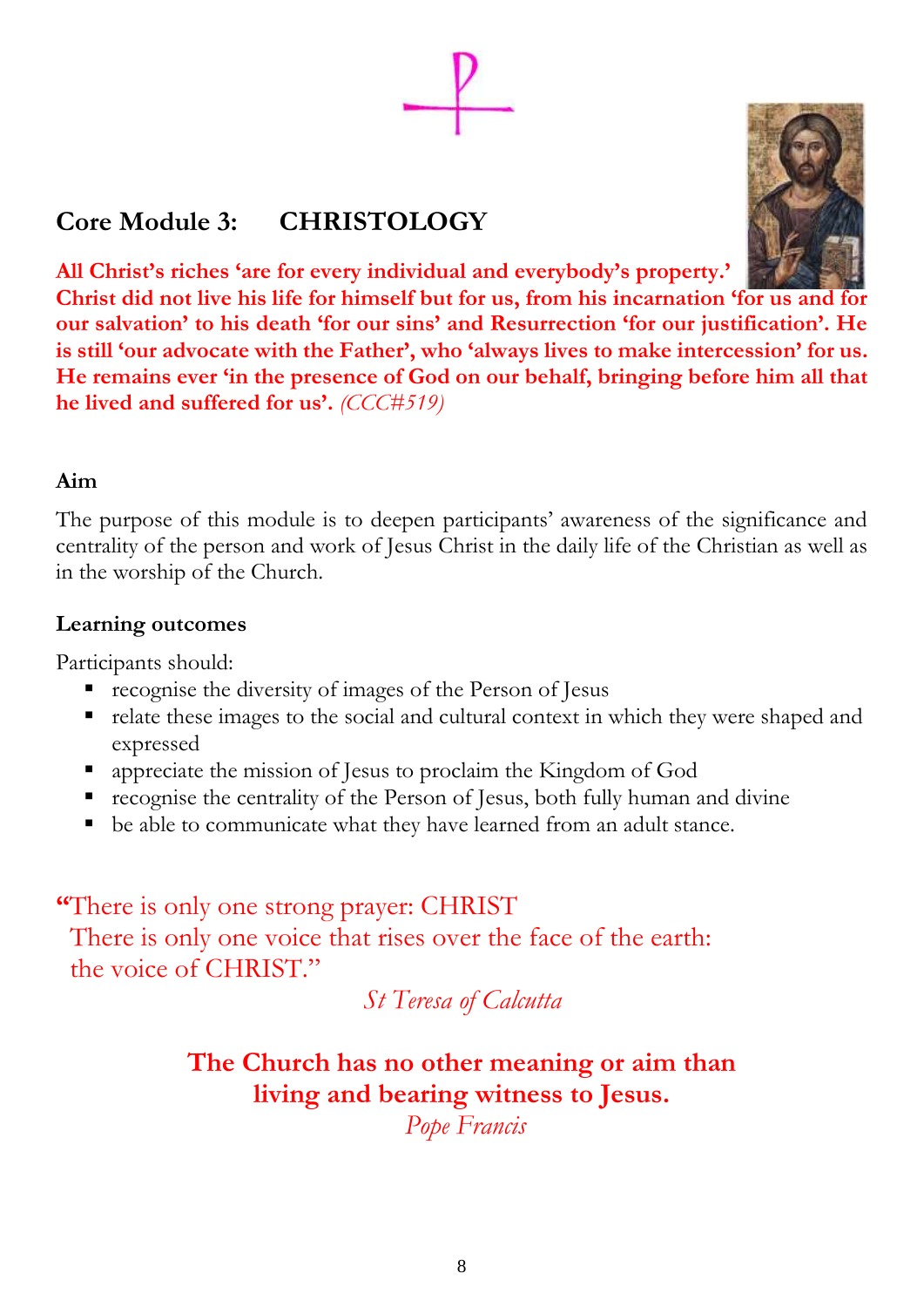# Answer ONE question (Maximum 1500 words)

Assignments should be sent electronically to  $ccrs@diocescofbrentwood.org$ . The assignment should be accompanied by a cover sheet (there is a template on page 27 of this booklet) detailing name, module, assignment title, bibliography, sources and word count.

1. Discuss the titles *Son of God* and *Son of Man*. Did Jesus see himself as either or both?

# OR

2. "The Church has no other meaning or aim than living and bearing witness to Jesus." (*Pope Francis)* 

 Discuss the implications of this statement for the Catholic school and teacher.

# **Reading**

G. O'Collins, Christology (Oxford: University Press 2009) *Dominus Jesus* (available at www.vatican.va/roman\_curia/congregations) E. Charpentier, How to read the New Testament (London: SCM Press – 2007) www.newadvent.org The Holy Bible (CTS New Catholic Bible 2007 reflects text used in English lectionaries) Catechism of the Catholic Church (available at www.vatican.va/archive)

# **The witness which the Church brings to the world is the love of Christ. Through Christ is revealed to us both the capacity of humanity to love deeply, and through his Spirit the grace to do so. Christ shows us what redeemed humanity can achieve. Cardinal Basil Hume**

"In Christ you can find the answers to the questions that accompany your journey, not in a superficial or facile way but walking and living with Jesus.

Do not be afraid to face difficult situations, moments of crisis or the trials of life, because the Lord accompanies you, He is with you. I encourage you to grow in friendship with Him through frequent reading of the Gospel and of all Sacred Scripture, faithful participation in the Eucharist as a personal meeting with Christ, committed efforts within the ecclesial community, and follow a good spiritual guide.

Allow the mystery of Christ to illuminate your entire being! Then will you be able to bring others to this novelty which can change relations, institutions and structures, and so build more just and united world animated by the search for the common good."

**Benedict XVI - <sup>2011</sup>**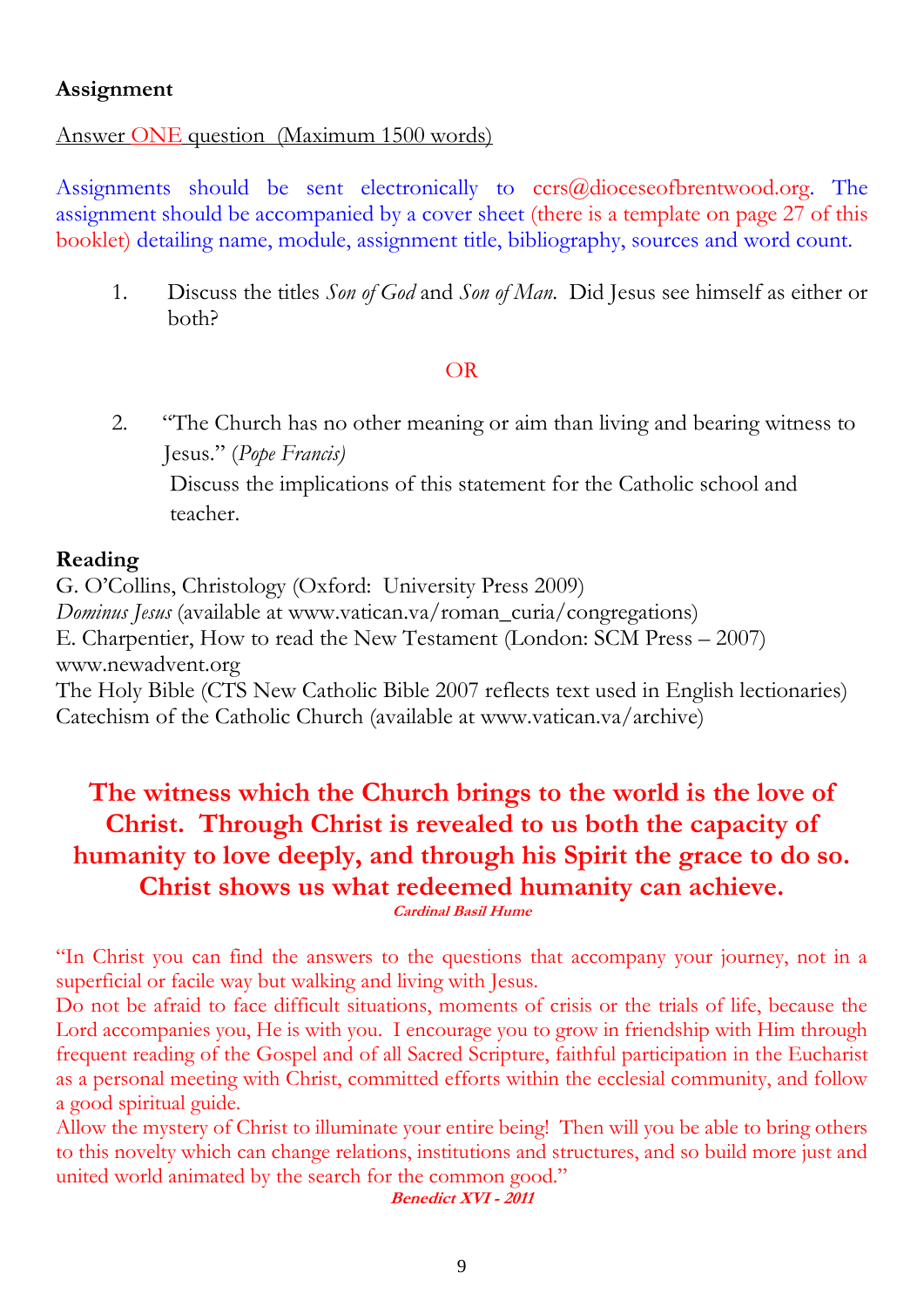



# **Core Module 4: THE CHURCH**

**The Church is Trinitarian love and life lived in a structured community by men and women who are sent to give the love and message of Jesus to others. This Trinitarian love is: received in Baptism, celebrated in the Eucharist, taught in Scripture and poured out on the world by the Holy Spirit.**

 *Fr. Christopher O'Donnell, O. Carm.* 

# **Aim**

The purpose of this module is to enable participants to reflect on the nature of the Church and its mission in the world today.

# **Learning outcomes**

Participants should:

- be familiar with the Vatican II teaching on the Church
- be aware of the variety of roles in the Church of today
- recognise the relationship of the Church to the world as one of service
- appreciate the relationship between the Catholic church and other faiths
- be able to communicate what they have learned from an adult stance.

The Church is the **'house of harmony'** where unity and diversity know how to come together to create richness. The Church is like a **great orchestra** we are not all the same, each person offers what God has given to him or her. The Church is a **merciful mother**, who understands, who always tries to help, to give encouragement even when her children have made mistakes or continue to do so. I see the Church as a **field hospital** after battle*.* 

# *Pope Francis.*

The Church is the community of those who confess the Lordship of Jesus (that he is "the way, the truth and the life" – John 14:6) and who strive to live their lives in accordance with his example and teachings. The Church is also known as the People of God, the Body of Christ, and the Temple of the Holy Spirit among other names. Those three names, however, accentuate the Trinitarian context for an understanding of the Church, a context that is also employed by Vatican II's Dogmatic Constitution on the Church *(nn.2-4)*. R *McBrien.*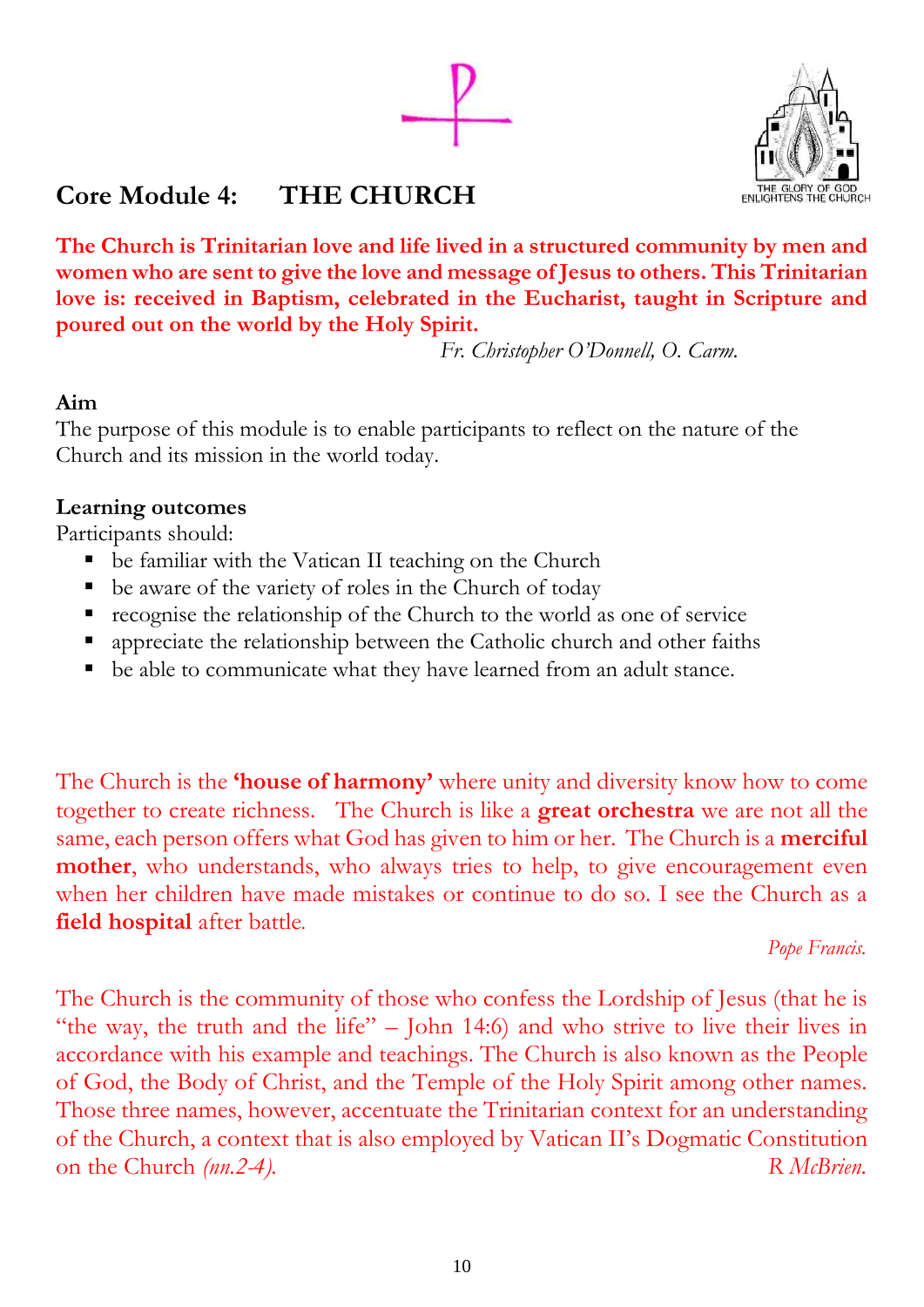# PRACTICAL ASSIGNMENT

An account of this assignment should be sent electronically to ccrs@dioceseofbrentwood.org. The assignment should be accompanied by a cover sheet (there is a template on page 27 of this booklet) detailing name, module, and assignment title. **For this assignment there is no requirement to supply a bibliography, sources or word count.**

Set up a meeting with your local priest. If possible, spend some time with him reflecting on and sharing his vision of "Church"; where he hopes to lead his parish community in terms of his "Model of Church"; what has influenced his views?

# Possible questions to ask your priest:

- 1. What model of 'Church' guides and directs your vision for the parish?
- 2. What influences have shaped your vision?
- 3. How would you interpret 'Collaborative Ministry'?
- 4. What importance do you give to the schools which serve your young people?

# **Reading**

A. Flannery, *Vatican Council: Dogmatic Constitution on the Church* (*Lumen gentium*) revised edition, 1996

G. Collins, 'I have seven dreams' (article published in Tablet 19.9.09 pp8-9) The Holy Bible (CTS New Catholic Bible 2007 reflects text used in English lectionaries) Catechism of the Catholic Church (available at www.vatican.va/archive)

The Church has her roots in the teachings of the Apostles, authentic witnesses to Christ, but looks to the future and has the fixed awareness of being sent by Christ, of being Christ's missionary, of bringing forth Christ's name by prayer, proclamation and witness. *Pope Francis.*

The Church is the house where the doors are always open not only to welcome everyone in to breathe love and hope so that we can take this love and hope outside. We need the oxygen of the Gospel, the breath of the Spirit of the Risen Christ to reignite hope in our hearts. *Pope Francis*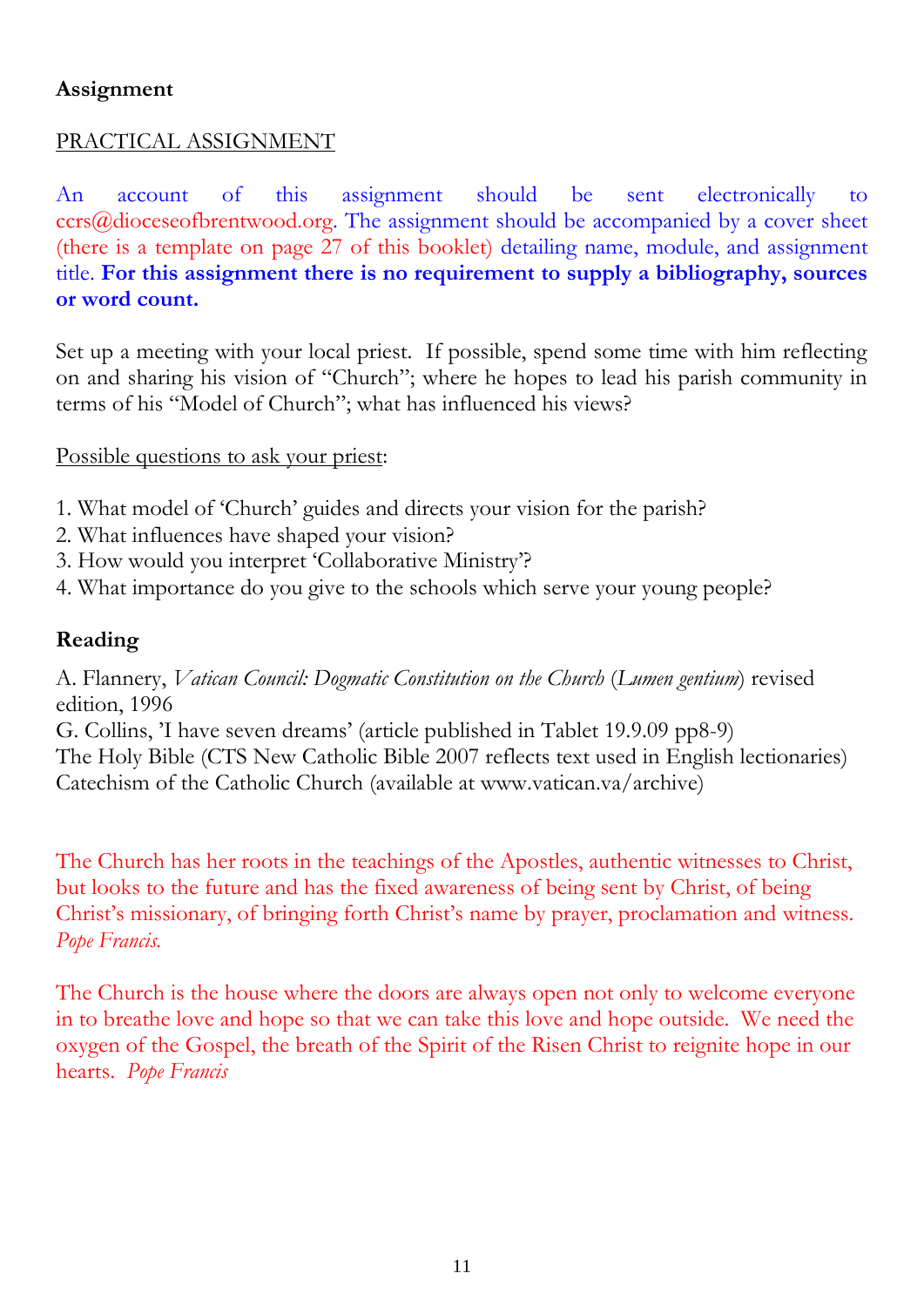# **Core Module 5: SACRAMENTS**



**Sacraments are 'powers that comes forth' from the Body of Christ, which is ever living and life-giving. They are actions of the Holy Spirit at work in his Body, the Church. They are 'the masterworks of God' in the new and everlasting covenant.** *(CCC#1116)*

# **Aim**

The purpose of this module is to develop participants' understanding and appreciation of the Sacraments in the life of Catholics as a sign of Christ's continuing presence with the Church.

# **Learning outcomes**

Participants should:

- recognise the symbolic use of word and action in daily life
- understand the relevance and purpose of the seven sacraments in the life of the individual and the Christian community
- appreciate Baptism, Confirmation and Eucharist as sacraments of Christian initiation
- appreciate the sacraments as celebrations of the covenant relationship between Christ and the Church
- be able to communicate what they have learned from an adult stance.

# **God never wearies of forgiving us, never! The Lord forgives and forgets.**



*Pope Francis.*

**Our Parishes are centred upon the celebration of the Sacraments and especially the celebration of the Mass. Catholics are rightly orientated toward the centrality of the Eucharist. The Eucharist builds up the Body of Christ but all the Sacraments are essentially communal and are best celebrated in a community. The Sacraments of Anointing, Reconciliation, Baptism, Confirmation are best celebrated in a whole parish setting. The Sacraments of Ordination and Marriage are to be celebrated in such a way as to underline that they too belong to the whole community.**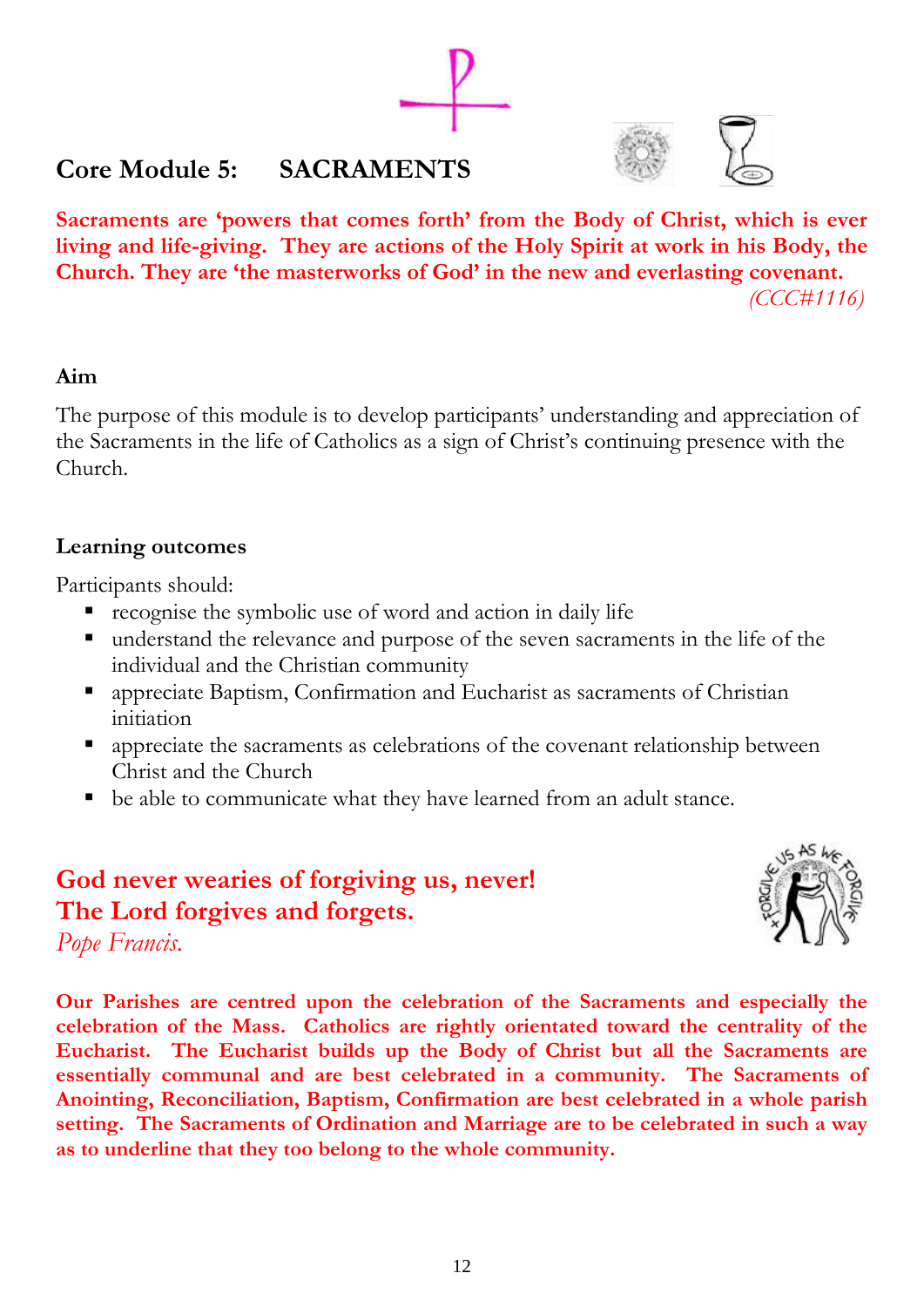# Answer ONE question (Maximum 1500 words)

Assignments should be sent electronically to  $ccrs@diocescofbrentwood.org$ . The assignment should be accompanied by a cover sheet (there is a template on page 27 of this booklet) detailing name, module, assignment title, bibliography, sources and word count.

1. What are the spiritual effects of the Seven Sacraments in the life of the Christian community?

## OR

**2.** From your study of the Sacraments, choose one, and present the history and key developments of that Sacrament in terms of what the Church believes and how she uses it.

# OR

3. Choose a Sacrament and explain its significance with regard to the receiver's life in the Church.

# OR

4. Suggest some ways in which young people might be stimulated to more active participation in the Eucharist.

# **Reading**

C. O'Donnell, Worship, Prayer & Ritual (Dublin : Veritas publications, 2004) *Sacrosanctum Concilium* 1964, revised 1996 (available at www.vatican.va/archive) P. Breen, The Sacraments of the Catholic Church (available at www.carmelites.ie/sacraments) Catechism of the Catholic Church (available at www.vatican.va/archive)

**The Church gives us life in Baptism: that is, the moment in which she enables us to be born as children of God in which she generates us as a mother. She nourishes us in the Eucharist, she brings us God's forgiveness through the Sacrament of Penance, she supports us in times of sickness through the Anointing of the Sick.** *Pope Francis*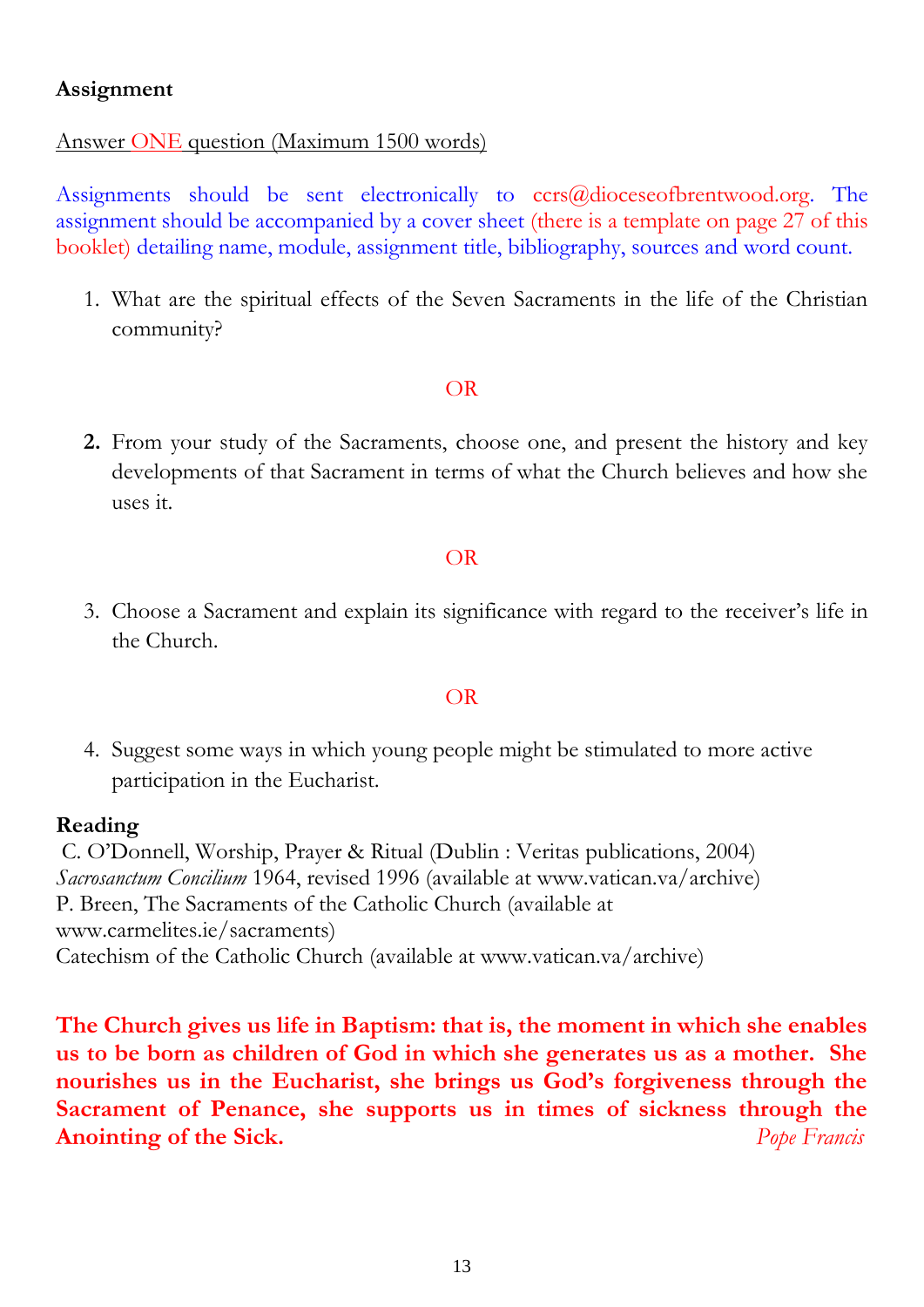

# **Core Module 6: CHRISTIAN MORALITY**

**St Thomas Aquinas wrote, 'There is nothing to prevent human nature's being raised up to something greater, even after sin; God permits evil in order to draw forth some greater good. Thus St Paul says' "Where sin increased, grace abounded all the more"; and the Exsultet sings " Oh happy fault… which gained for us so great a redeemer!"'** *(CCC#412)*

# **Aim**

The purpose of this module is to help participants develop the skills of moral decisionmaking, to examine Christian teaching in its relation to the universal search for what constitutes "human good", and to explore the application of Christian understanding to some contemporary moral issues.

# **Learning outcomes**

Participants should:

- have a knowledge of the foundations of Christian morality and an understanding of the role of the Church as moral teacher
- recognise the importance of individual conscience and understand what is involved in the formation of Christian conscience
- be able to appreciate and respect different, yet conscientiously held, positions in regard to moral questions
- be able to communicate what they have learned from an adult stance.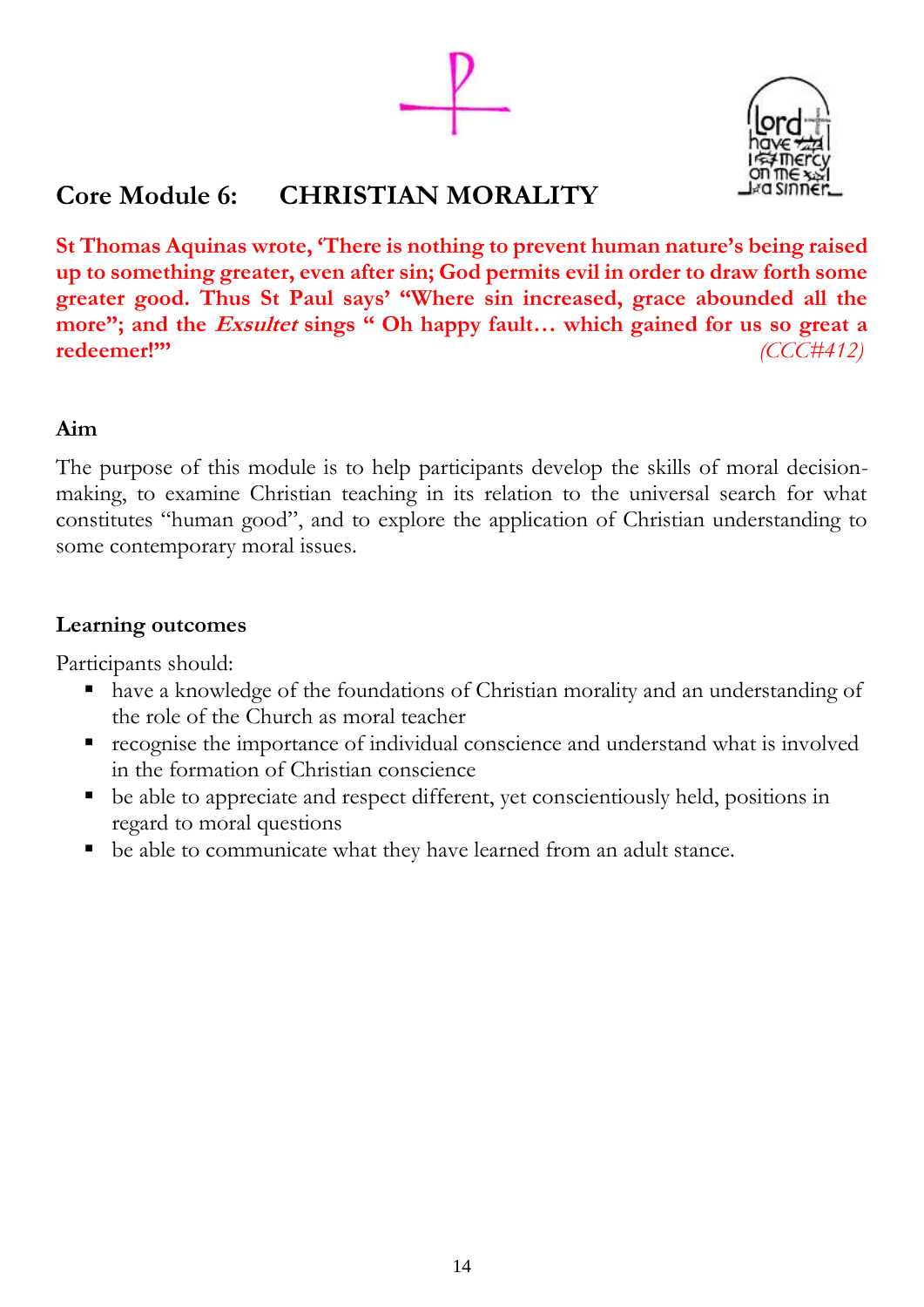## Answer ONE question (Maximum 1500 words)

Assignments should be sent electronically to ccrs@dioceseofbrentwood.org. The assignment should be accompanied by a cover sheet (there is a template on page 27 of this booklet) detailing name, module, assignment title, bibliography, sources and word count.

1. What role does the Church play in the formation of conscience?

## OR

 2. Research the most recent questions raised in medical / social ethics e.g. abortion, cloning, euthanasia, same gender marriage, etc., and explain the position taken by the Catholic Church.

## OR

 3. 'Christ is the foundation of the whole educational enterprise'. What are the implications of this for the Catholic teacher?

## **Reading**

P. Hannon, Moral Decision Making (Dublin: Veritas publications,2007*)* V. McNamara, The Call to be Human (Dublin: Veritas,2006) The Holy Bible (CTS New Catholic Bible 2007 reflects text used in English lectionaries) Catechism of the Catholic Church (available at www.vatican.va/archive)

# **Our Lord Jesus himself clearly taught us the first principles of Catholic morality:**

**"You shall love the Lord your God with all your heart, and with all your soul, and with all your mind. This is the great and first commandment. And a second is like it, you shall love your neighbour as yourself. On these two commandments depend all the law and the prophets." (Mt 22:37-40)**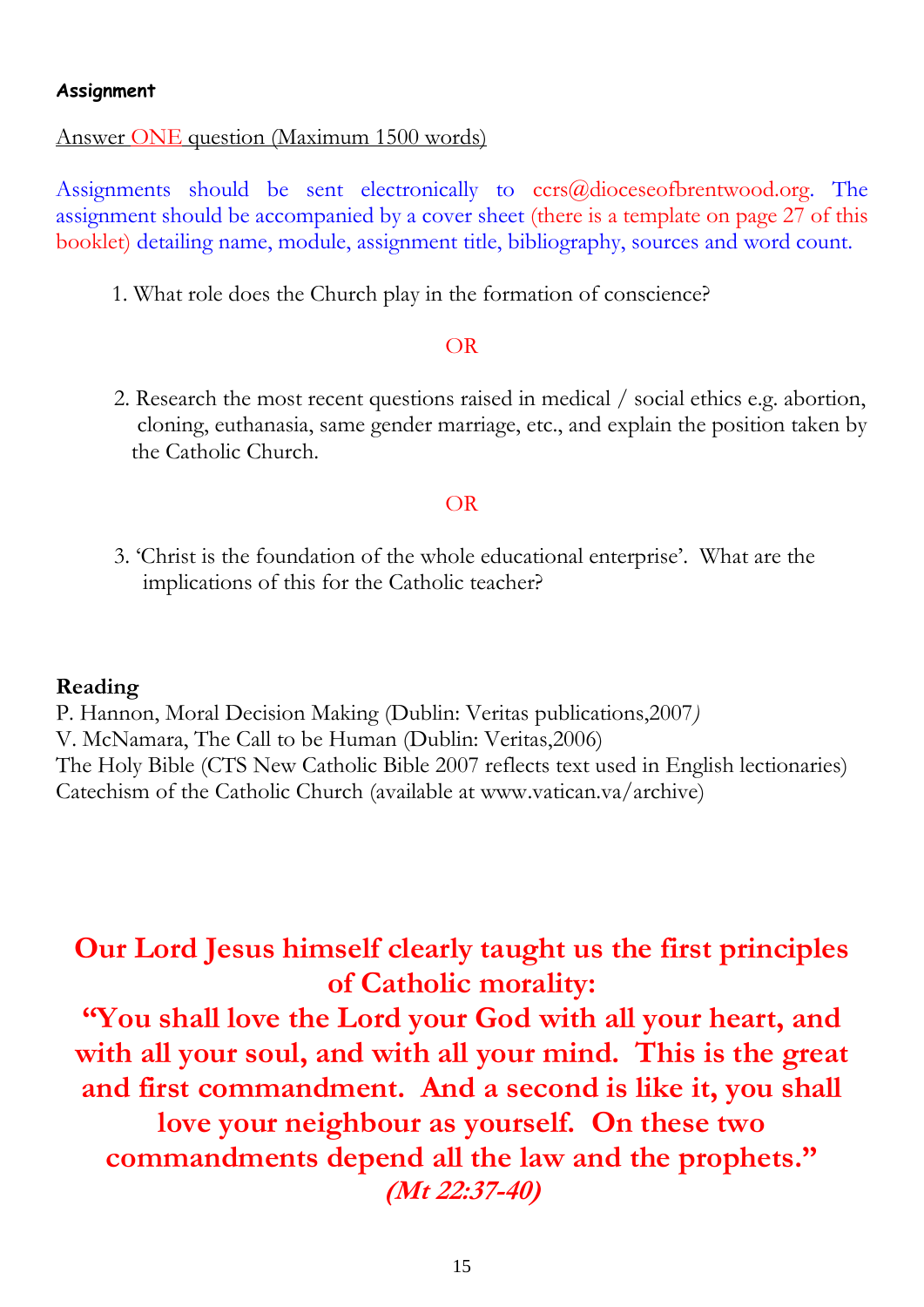

# **Specialist Module 1: RELATIONSHIP AND SEX EDUCATION**

"**Everyone, man and woman, should acknowledge and accept his sexual identity. Physical, moral, and spiritual difference and complementarity are oriented toward the goods of marriage and the flourishing of family life. The harmony of the couple and of society depends in part on the way in which the complementarity, needs, and mutual support between the sexes are lived out."** *CCC#2333*

# **Course content:**

- How biblical teaching informs our understanding and vision of the human person. Basic conflict – Christian v humanist anthropology.
- Study texts from Vatican II and the Catechism of the Catholic Church which inform, deepen and contribute to our understanding of the theology of the body against a historical, geographical, cultural, political and religious background
- Study key texts from the writings St John Paul II on the Theology of the Body with attention to current cultural trends and practices.
- How Catholic Theology informs Relationship and Sex Education in Catholic Schools and prepares young people for conflicting models of relationship in the wider world and contemporary materialistic culture.

# **Aim**

The purpose of this module is to introduce participants to a deeper understanding of Church teaching on what it means to be fully human and 'fully alive' with an exploration of its implications for Catholic schools and relevance in Christian life in British society today.

# **Learning outcomes:**

Reach an understanding of Catholic teaching on the theology of the body

- Identify ways in which policies and programmes in RSE in schools can best facilitate the growth and maturation of individuals
- Identify some important elements in RSE in terms of content, method, assessment and resources
- Be able to assess how the Christian community can best ensure that children receive gradual, positive sexual education that is both age sensitive and age specific
- Establish the role of parents, school, governors in the provision of RSE
- Be able to communicate what they have learned and reflected upon from an adult stance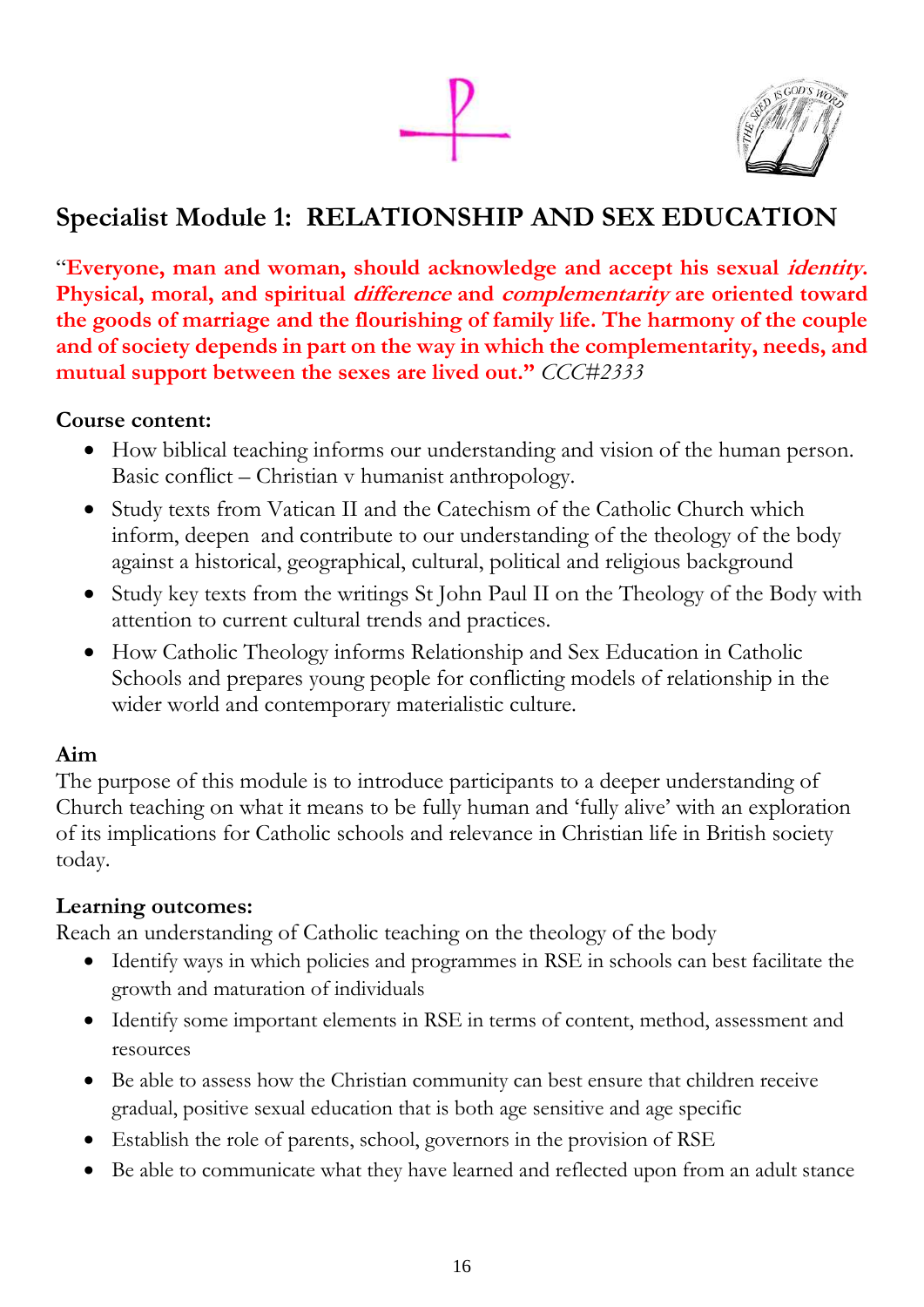# Answer ONE question (Maximum 1500 words)

Assignments should be sent electronically to  $ccrs@diocescofbrentwood.org$ . The assignment should be accompanied by a cover sheet (there is a template on page 27 of this booklet) detailing name, module, assignment title, bibliography, sources and word count.

1. What guidance can be found in *Amoris Laetitia: The Joy of Love* to enable the growth and development of positive relationships?

# OR

2. Take one aspect of your school's policy for RSE and offer your own thoughts and impressions on it.

# **Reading**

St John Paul II, *Theology of the Body.* St John Paul II, *Veritatis Splendor* The Sacred Congregation for Catholic Education – *Outlines for Sex Education* (available at www.vatican.va/roman\_curai/congregations) Pope Francis, *Amoris Laetitia: The Joy of Love*

Pontifical Council for the Family, *The Truth and Meaning of Human Sexuality,* Family Catechism of the Catholic Church (available at www.vatican.va/archive)

**"Sexuality affects all aspects of the human person in the unity of his/her body and soul. It especially concerns affectivity, the capacity to love and to procreate, and in a more general way the aptitude for forming bonds of communion with others."**

 *CCC#2332*

**"In creating men 'male and female,' God gives man and woman an equal personal dignity."<sup>119</sup> "Man is a person, man and woman equally so, since both were created in the image and likeness of the personal God."** *CCC#2334*

**"Each of the two sexes is an image of the power and tenderness of God, with equal dignity though in a different way. The union of man and woman in marriage is a way of imitating in the flesh the Creator's generosity and fecundity: "Therefore a man leaves his father and his mother and cleaves to his wife, and they become one flesh."<sup>121</sup> All human generations proceed from this union."** *CCC#2335*

**"Jesus came to restore creation to the purity of its origins. In the Sermon on the Mount, he interprets God's plan strictly: "You have heard that it was said, 'You shall not commit adultery.' But I say to you that everyone who looks at a woman lustfully has already committed adultery with her in his heart." <sup>123</sup> What God has joined together, let not man put asunder.** *CC#2336*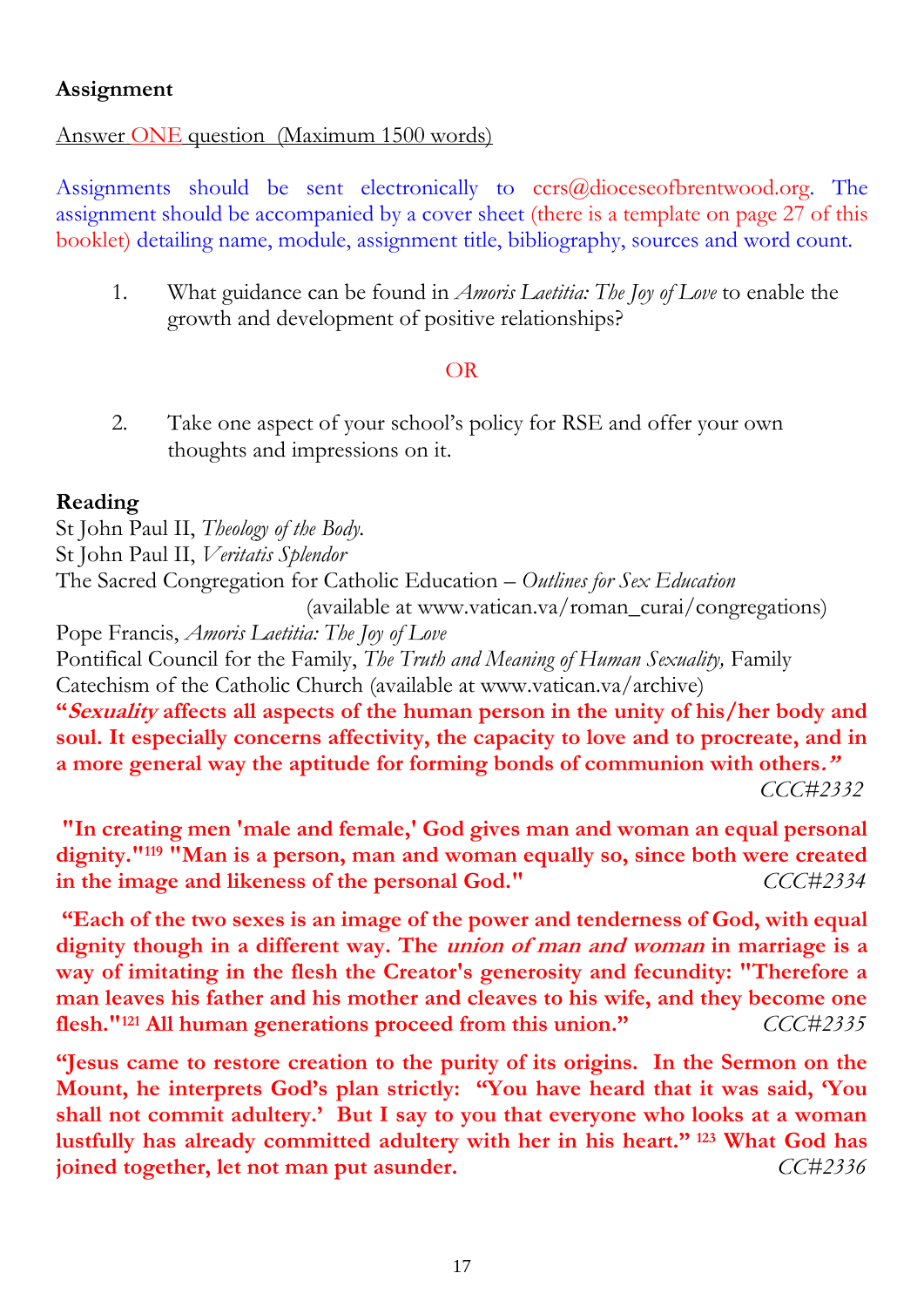

# **Specialist Module 2: RELIGIOUS EDUCATION**

**The Catholic School in many ways embodies the life of the church in a particular place and time. It is an expression of that life. Its purpose and task arise from a sense of purpose of the whole church. Cardinal Vincent Nichols**

# **Aim**

To distinguish the distinctive aims of catechesis, evangelisation and religious education; to appreciate the significance of key Church documents; and to enable participants to have a deeper understanding of the distinctive nature of Catholic education and the mission of the Catholic school in faith formation.

# **Course Content**

- "Christ at the Centre"
- The history and development of Catholic education in England and Wales
- Pedagogy appropriate to Religious Education
- The aims of Catholic education
- Religious Education courses used in primary and secondary phases
- The distinctive nature of the Catholic school

# **Learning outcomes**

- explore ways in which RE can best facilitate religious growth and development of all children in the Catholic school.
- discover how liturgy and prayer might contribute to the religious experience of children and to the life of the school.
- examine some important elements of RE in terms of content, method and assessment
	- overview of the pedagogies appropriate for the teaching of religious education
- consider ways of applying some of the national strategy guidance to religious education
- assess appropriate styles for different types of topic
- address the leaning needs of different groups of children
- incorporate assessment for learning effectively.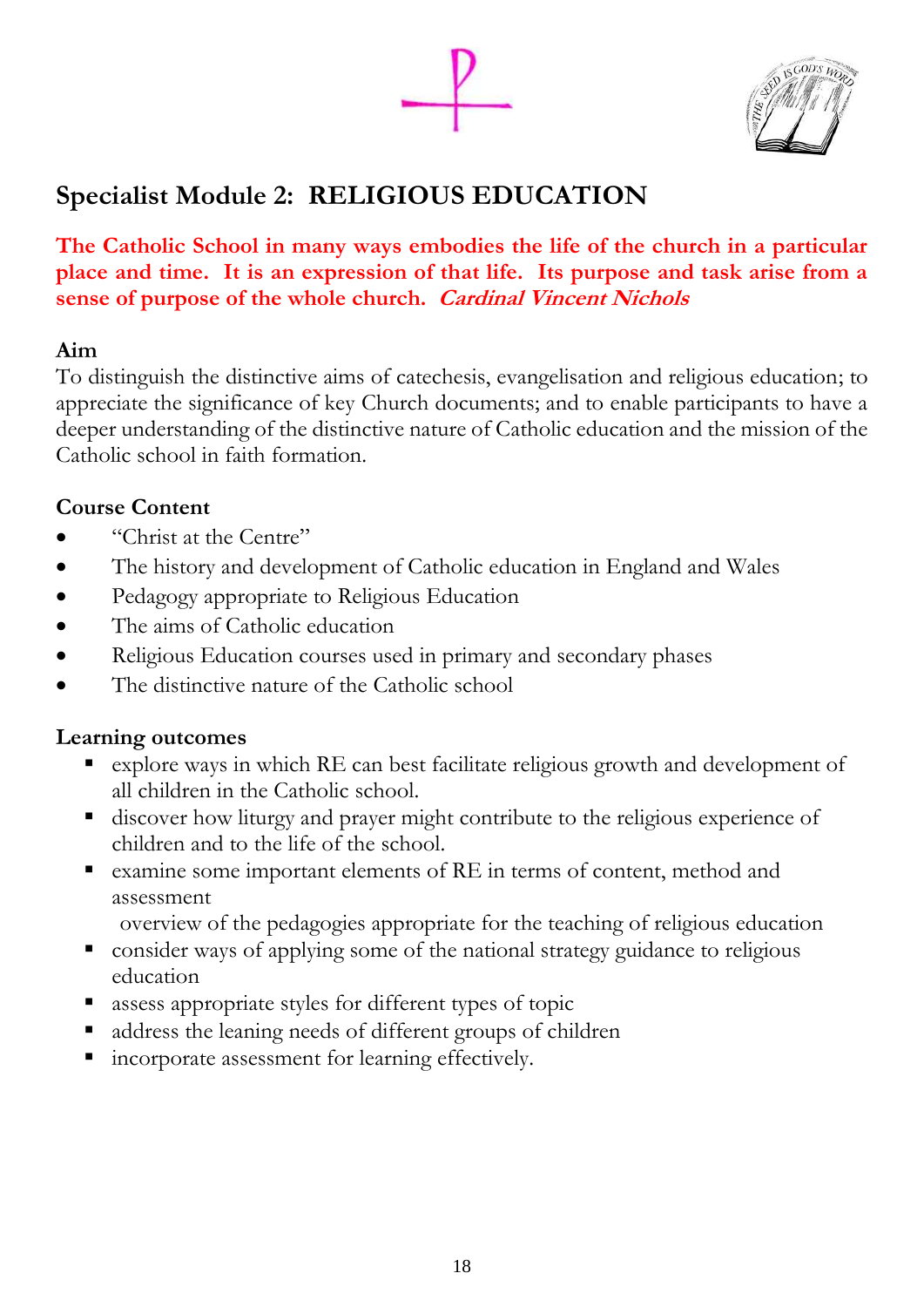# Answer ONE question (Maximum 1500 words)

Assignments should be sent electronically to  $ccrs@diocescofbrentwood.org$ . The assignment should be accompanied by a cover sheet (there is a template on page 27 of this booklet) detailing name, module, assignment title, bibliography, sources and word count.

1. Explain the **three terms** Evangelisation, Catechesis and Religious Education, and explore their relationship to one another.

# OR

2. Describe how pedagogy might impact RE outcomes.

# **Reading**

Educating Today and Tomorrow: A Renewing Passion (available www.vatican.va/roman\_curia) P. Purnell, Our Faith Story *(Chelmsford: Harper Collins 1995)* Evaluating the Distinctive Nature of the Catholic School (available at [www.cesew.org.uk\)](http://www.cesew.org.uk/) Pastoral letter from Bishops' Conference of England & Wales on Catholic schools *(May 2000)* The Catholic School on the threshold of the new millennium (available at [www.cesew.org.uk\)](http://www.cesew.org.uk/) *Gravissium Educationis* (available www.vatican.va/archive)

**Schools have a key role in the mission of the Church; they exist, as the whole Church does, to communicate Christ to others. Our schools are integral to the life of the Church and are not an 'add on'. Schools must see themselves as a part of the Church community working in partnership with the parishes. Teaching is a ministry within the Church and the vocation of teachers and all those who work in schools, needs to be highly valued.**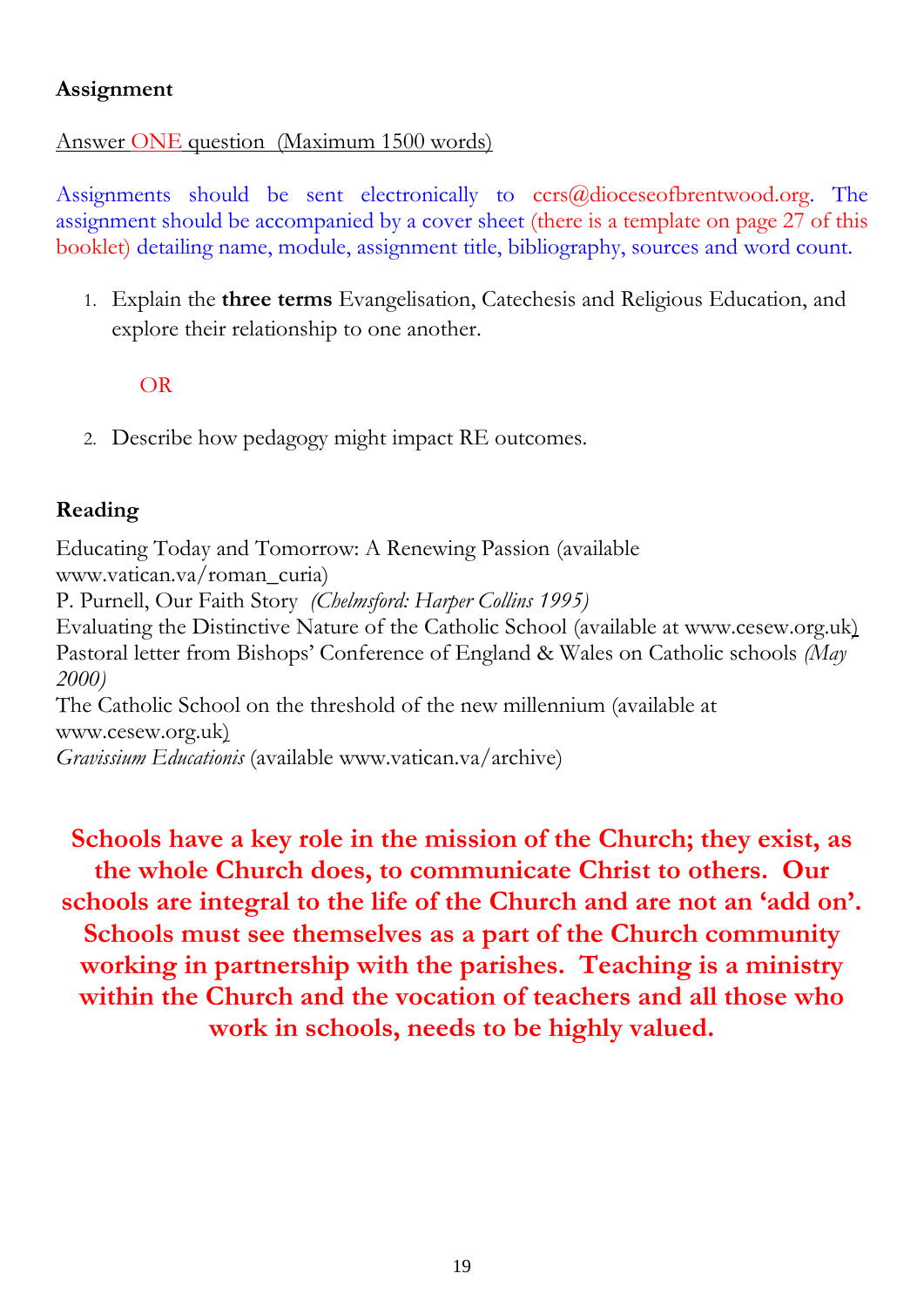

# **Further opportunities to secure CCRS**

# **Further to our Diocesan Programme, the following opportunities are available:**

Liverpool Hope University : ccrsonline@hope.ac.uk - *(Tel:* 0151 291 3055*)*

Life-Light Home Study Courses: info@stud[ylifelight.com](mailto:lifelight.com) – *(Tel:* 01844 351 514*)*

We would like to express our gratitude to the Board of Religious Studies for their support and encouragement.

# **CCRS Online : Some Useful Web Links**

# **A) Old Testament, New Testament, Christology**

- Catechism of the Catholic Church [www.vatican.va/archive](http://www.vatican.va/archive/ENG0015/_INDEX.HTM)
- Bishops Conference of England & Wales (2005) The Gift of Scripture www.catholic-ew.org.uk
- Pontifical Biblical Commission (1993) The Interpretation of the Bible in the Church [catholic-resources.org/ChurchDocs/PBC\\_Interp.htm](http://catholic-resources.org/ChurchDocs/PBC_Interp.htm)
- Old Testament Gateway [www.otgateway.com](javascript:doWindowOpen()
- New Testament Gateway [www.ntgateway.com](http://www.ntgateway.com/)
- Vatican Biblia Clerus [www.clerus.org/bibliaclerus/index\\_eng.html](http://www.clerus.org/bibliaclerus/index_eng.html)
- Catholic Online [www.catholic.org/bible/new\\_testament.php](http://www.catholic.org/bible/new_testament.php)
- Electronic New Testament Educational Resources [catholic-resources.org/Bible/](http://catholic-resources.org/Bible/)
- Catholic Bible Resources [www.veritasbible.com/resources/articles](http://www.veritasbible.com/resources/articles)
- Crossroads Catholic Bible Study Tools [www.crossroadsinitiative.com/resource\\_type/15.html](http://www.crossroadsinitiative.com/resource_type/15.html)
- Catholic Bible Resources Online [www.radionewjerusalem.com/Catholic/resources.html#Bible](http://www.radionewjerusalem.com/Catholic/resources.html#Bible)
- Agape Catholic Bible Study [www.agapebiblestudy.com/index.html](http://www.agapebiblestudy.com/index.html)
- Thinking Faith articles [www.thinkingfaith.org/](http://www.thinkingfaith.org/)
- Oxford Biblical Studies Online [www.oxfordbiblicalstudies.com](http://www.oxfordbiblicalstudies.com/)
- Catholic Resources [catholic-resources.org/index.html](http://catholic-resources.org/index.html)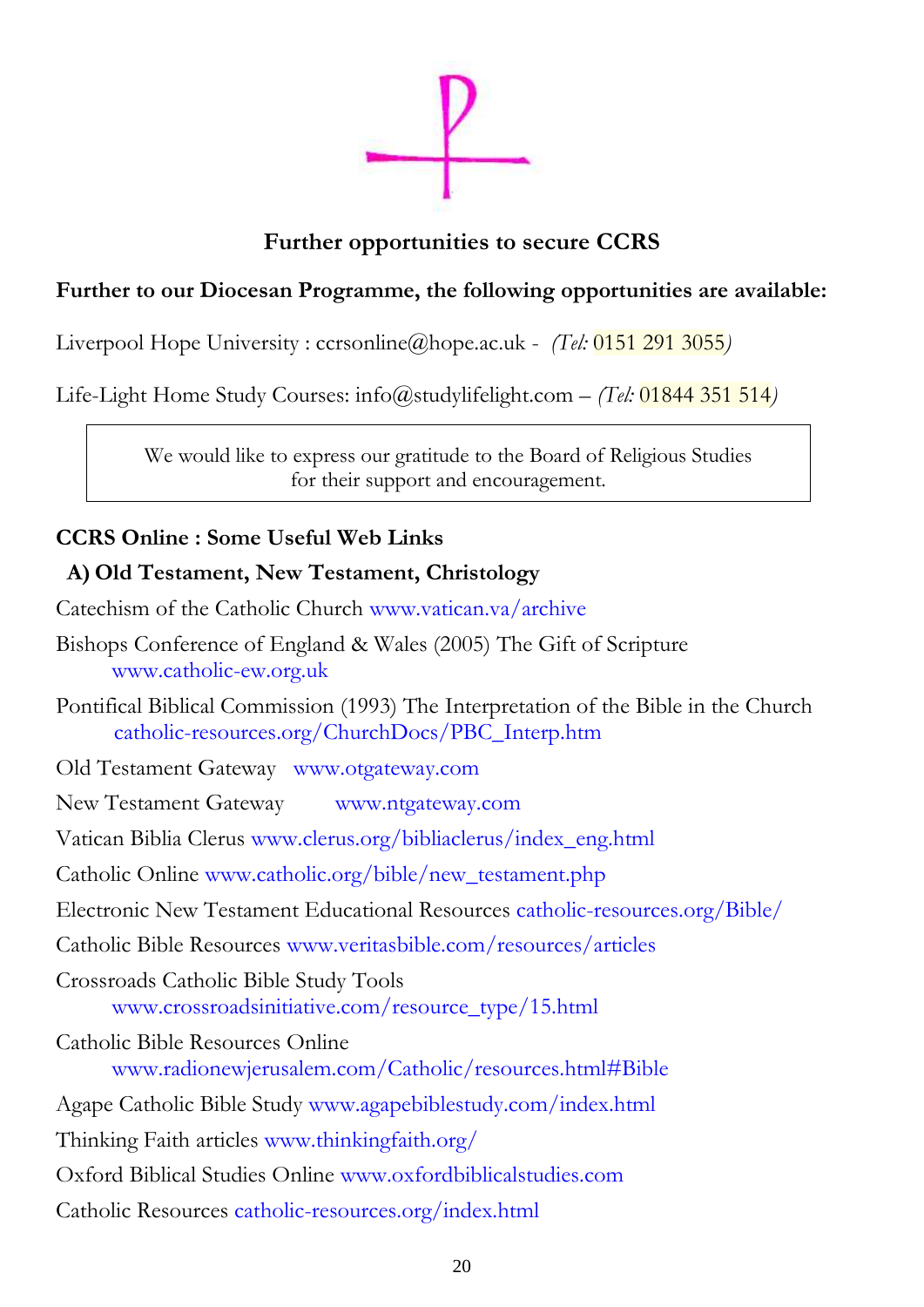

# **CCRS Online : More Useful Web Links**

# **B)Church, Sacraments, Morality**

Catechism of the Catholic Church [www.vatican.va/archive/ccc/index.htm](http://www.vatican.va/archive/ccc/index.htm) Compendium to the Catechism www.vatican.va/archive/compendium Vatican II documents [www.ewtn.com/library/councils](http://www.ewtn.com/library/councils) or [www.vatican.va/archive](http://www.vatican.va/archive/hist_councils/ii_vatican_council/) *Pope Francis (2013) Evangelii Gaudium* (The Joy of the Gospel) w2.vatican.va/content/francesco/en/apost\_exhortations Catholic Bishops' Conference of England & Wales : Cherishing Life www.cbcew.org.uk Catholic Bishops' Conference of England & Wales : Choosing the Common Good [www.cbcew.org.uk](http://www.cbcew.org.uk/page4017.html?pid=443) Catholic Bishops' Conference of England and Wales (1996) : The Common Good and the Catholic Church's Social Teaching [www.cbcew.org.uk](http://www.cbcew.org.uk/) Major Councils of the Church [www.dailycatholic.org/history/councils](http://www.dailycatholic.org/history/councils) Theology Library: Second Vatican Council www.shc.edu/theolibrary/vaticanii Vatican II The Voice of the Church [www.vatican2voice.org](http://www.vatican2voice.org/) Thinking Faith articles [www.thinkingfaith.org](http://www.thinkingfaith.org/) Catholic Resources [catholic-resources.org/ChurchDocs/Sacraments](http://catholic-resources.org/ChurchDocs/Sacraments.htm) Catholics: A Sacramental People www.bc.edu Catholic Moral Theology catholicmoraltheology.com Catholics Come Home [www.catholicscomehome.org/moral-issues](http://www.catholicscomehome.org/moral-issues) Internet Theology Resources [www.users.csbsju.edu](http://www.users.csbsju.edu/)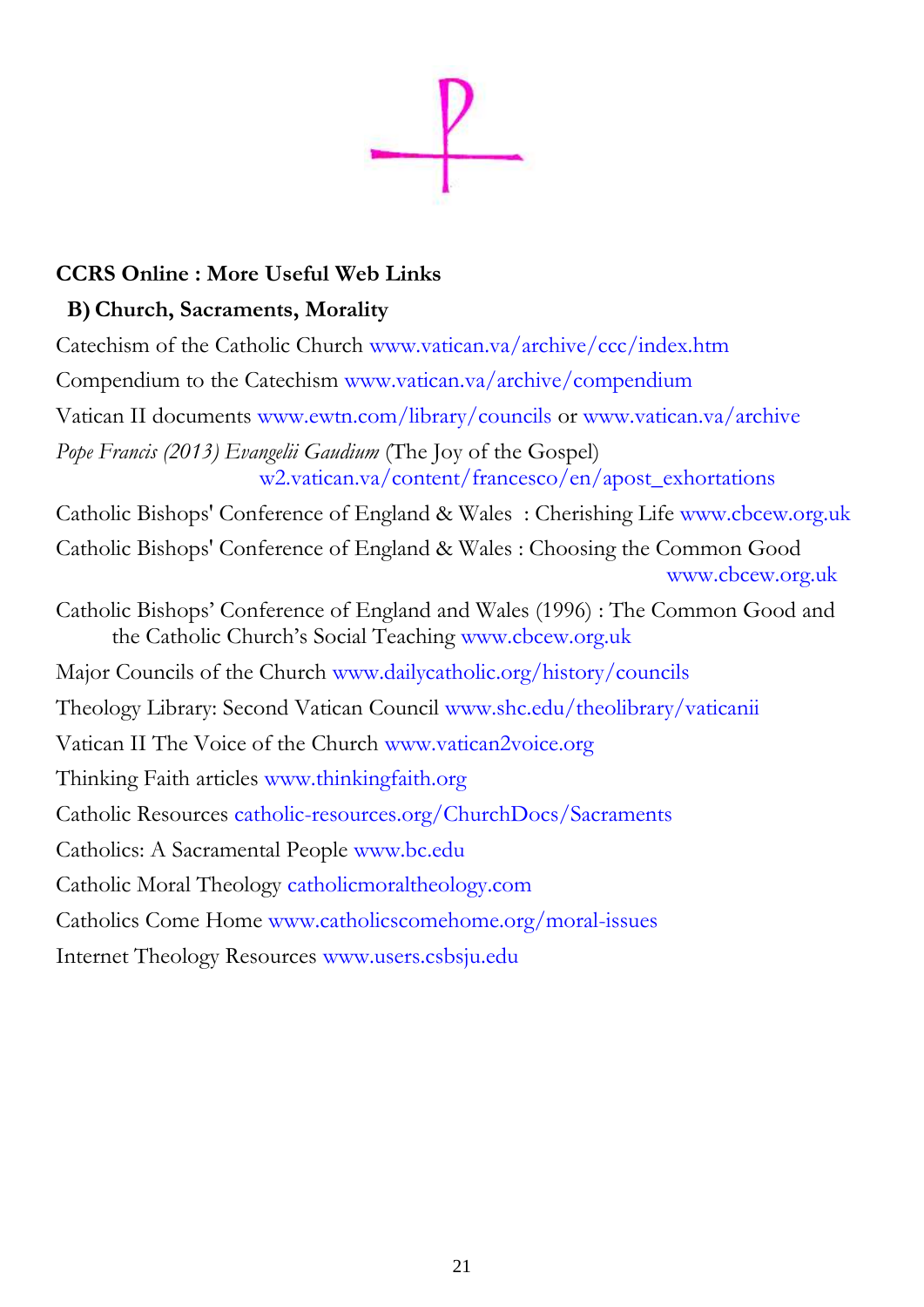# **BISHOPS' CONFERENCE OF ENGLAND & WALES**



**Board of Religious Studies**

# **CCRS Assignment Assessment Sheet Participant: Date: Module: Title:** *Presentation: Comments, if any, on presentation:* As per guidelines (paper size/binding) Clear and legible Satisfactory length Word count included Bibliography included *Organisation:* Title and module number at beginning Clear introduction and conclusion Logical structure Each paragraph related to title/question All parts given equal consideration Quotations relevant and properly referenced *Comments, if any, on organisation: Language:* Inclusive where possible Not exhortatory *('we should/must/ought') Comments, if any, on language: Assignment shows evidence of:* Adequate reading Understanding of content/area of study Ability to assimilate and criticise this material Necessary skills to communicate from adult stance *Comments, if any, on this evidence: General Comments: (Continue overleaf if necessary)* **Marker's Recommendation:** *Initials:* **Moderated Result (If different):** *Initials:*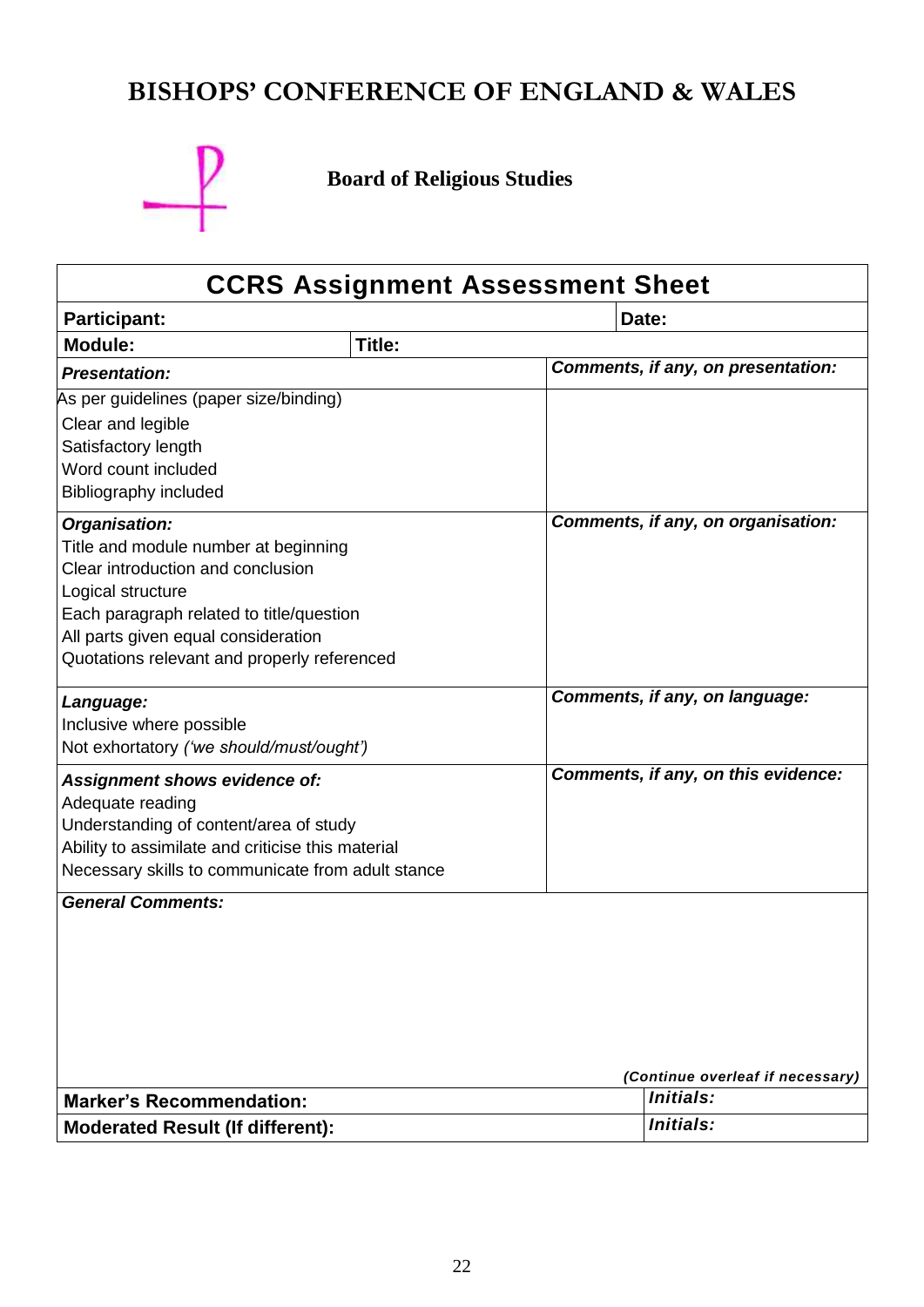# **Marking Criteria**

Following guidelines given by the Board of Studies, written work is assessed using the following criteria:

| <b>Distinction</b><br>The work displays all or a<br>significant number of these<br>characteristics.                                                                                                                                                      | Evidence of very good knowledge and<br>understanding of the question and materials<br>Use of relevant concepts and methodology<br>$\bullet$<br>Reading beyond the recommended minimum<br>Independent reflection<br>Good level of critical analysis<br>Clear and coherent argument supported by<br>appropriate examples<br>Good, clear written style within the specified<br>word count<br>Full and accurate referencing and bibliography.                                                                                   |
|----------------------------------------------------------------------------------------------------------------------------------------------------------------------------------------------------------------------------------------------------------|-----------------------------------------------------------------------------------------------------------------------------------------------------------------------------------------------------------------------------------------------------------------------------------------------------------------------------------------------------------------------------------------------------------------------------------------------------------------------------------------------------------------------------|
| <u>Pass</u><br>The work displays all or a<br>significant number of these<br>characteristics                                                                                                                                                              | Evidence of some knowledge and<br>$\bullet$<br>understanding of the relevant material<br>An acceptable range of resources is used<br>An argument is attempted though the work is<br>largely descriptive, rather than analytical<br>An attempt is made to organise material logically<br>and to focus on the question<br>The work is presented clearly and legibly, with<br>an acceptable standard of written English within<br>the specified word count<br>Appropriate use of referencing and<br>$\bullet$<br>bibliography. |
| <u> Fail / Resubmission</u><br>This grade is reserved for work<br>that does not gain a passing<br>standard. Either a significant<br>amount of the work is not the<br>participant's own, or the work<br>displays all or some of these<br>characteristics. | Inadequate understanding of the subject<br>area; misunderstanding of key concept(s)<br>Poor use of resources<br>Insufficient engagement with the question<br>Unfocussed response to the question<br>Inadequate use of referencing and<br>bibliography<br>The work is illegible and/or shows an<br>unacceptable standard of written English<br>and/or exceeds or falls below the specified<br>word count.                                                                                                                    |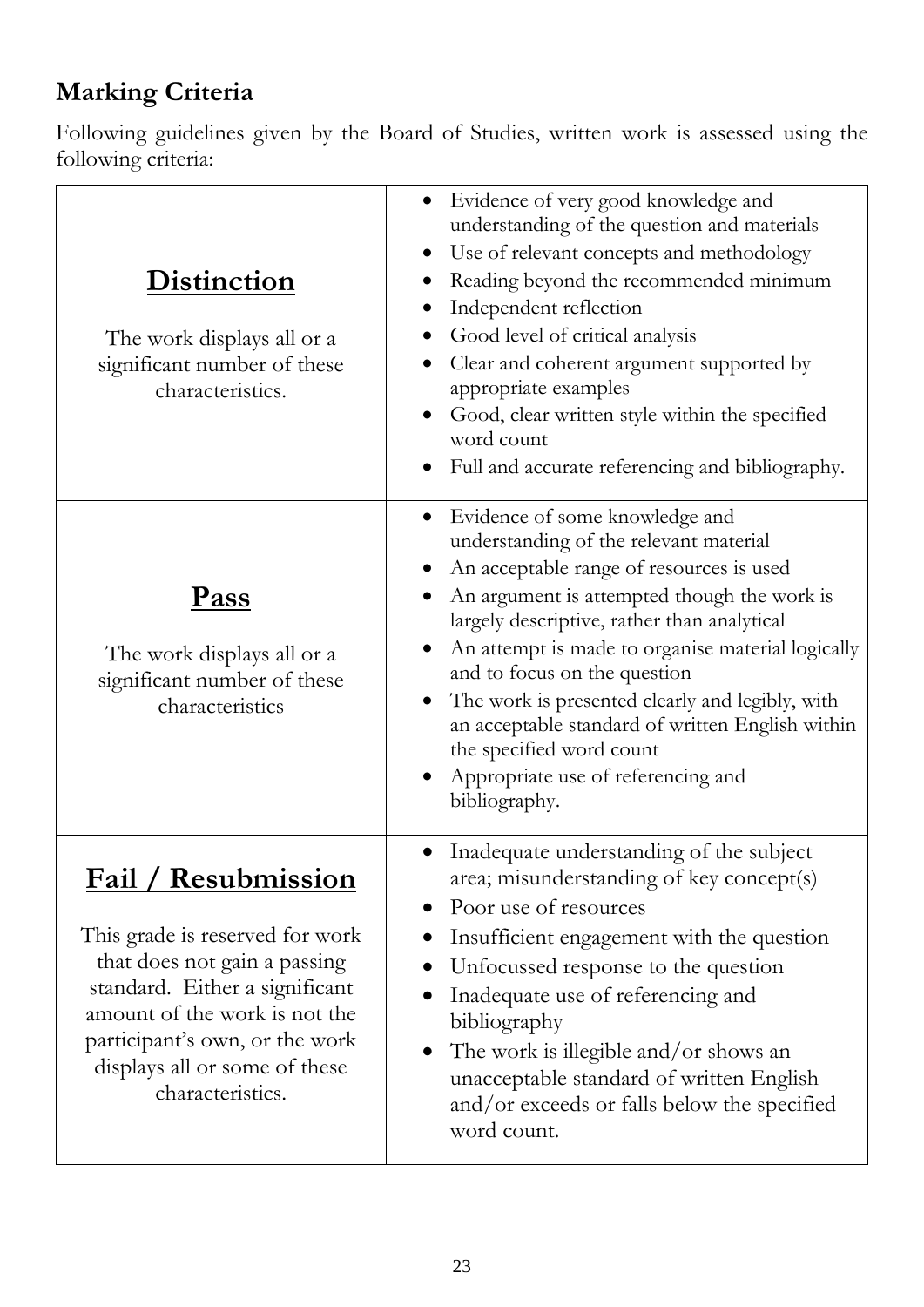## **GUIDANCE FOR WRITING CCRS ESSAYS**

**Essay writing** is an art in itself and 'essays' were a proper field for professional writers and men of letters; collections of essays, still, often bring together different authors on a particular theme. Essays were – and are – sociological, some medical, literary, political, etc. The art of the essay reached a dizzy peak in the mid-18<sup>th</sup> to mid-19<sup>th</sup> century. One of the most (in)famous of these literary essays was Thomas de Quincey's *On Murder Considered as one of the Fine Arts*, published in 1827.

**Obviously we are** talking about something rather different here! Essays such as those written for CCRS assignments are short (but not brief), to-the-point and intended to show your knowledge and understanding of a particular subject. This being the case, they need to be concise – concentrated, if you like. Even so, there are guidelines which it is fairly important to follow as best you can; they make it easier on the writer and the reader. Some of them are simply common-sense, while one or two others are a little more specific.

**These guidelines** are offered according to the general requirements of the Board of Religious Studies of the Bishops' Conference of England and Wales. Hopefully, they will prove helpful.

\_\_\_\_\_\_\_\_\_\_\_\_\_\_\_\_\_\_\_\_\_\_\_\_\_\_\_\_\_\_\_\_\_

### **PRESENTATION**

**Obviously, the essay** must be easy to read; it is very important therefore to use double spacing and a reasonably large font size – depending on which font you use. Essays printed in a font so large that it looks as though it was written for the extremely short-sighted is just as uncomfortable to read as a tiny font that needs a magnifying glass to be seen.

**If the requirement** for the essay is 1,500 words, that's what it should be. We would usually allow a maximum tolerance of 10% either way; that is, between 1,350 and 1,650 words. Always include a word count. The computer will do this for you, of course – otherwise the reader has to count it.

**Always, too,** include a bibliography. This needn't be the size of the British Museum Library – but one book simply isn't enough. Obviously, teachers are very busy people and don't have the luxury of sitting down to read an armful of books, but the CCRS essays are important enough to give a little extra reading time to. Online sites are also okay, but cutting and pasting whole chunks of text isn't; these cut-and-paste passages usually contain telltale reference numbers that make it obvious they aren't your own work.

It would be great if books outnumbered URLs, but let common sense prevail: a couple of books in the bibliography – including the recommended reading – would be good.

It is important to reference all quotations; if you put something in inverted commas or quotation marks, a reference should always be given, saying where the quotation comes from. These can be in the form of footnotes or endnotes.

A correct form of bibliographical listing is  $-$  just for example – this:

Bradley, Ritamary. (1992). *Julian's Way*. London: Harper Collins.

That is: surname, name, date, title, place of publication and publisher.

What you say should be relevant to the assignment subject; this may seem pretty obvious, but sometimes there is a temptation to wander!

Also, in an essay that is relatively speaking fairly brief, there simply isn't time to stray into unrelated areas, however fascinating they might be. The essay should be clearly structured, properly paragraphed and balanced in content.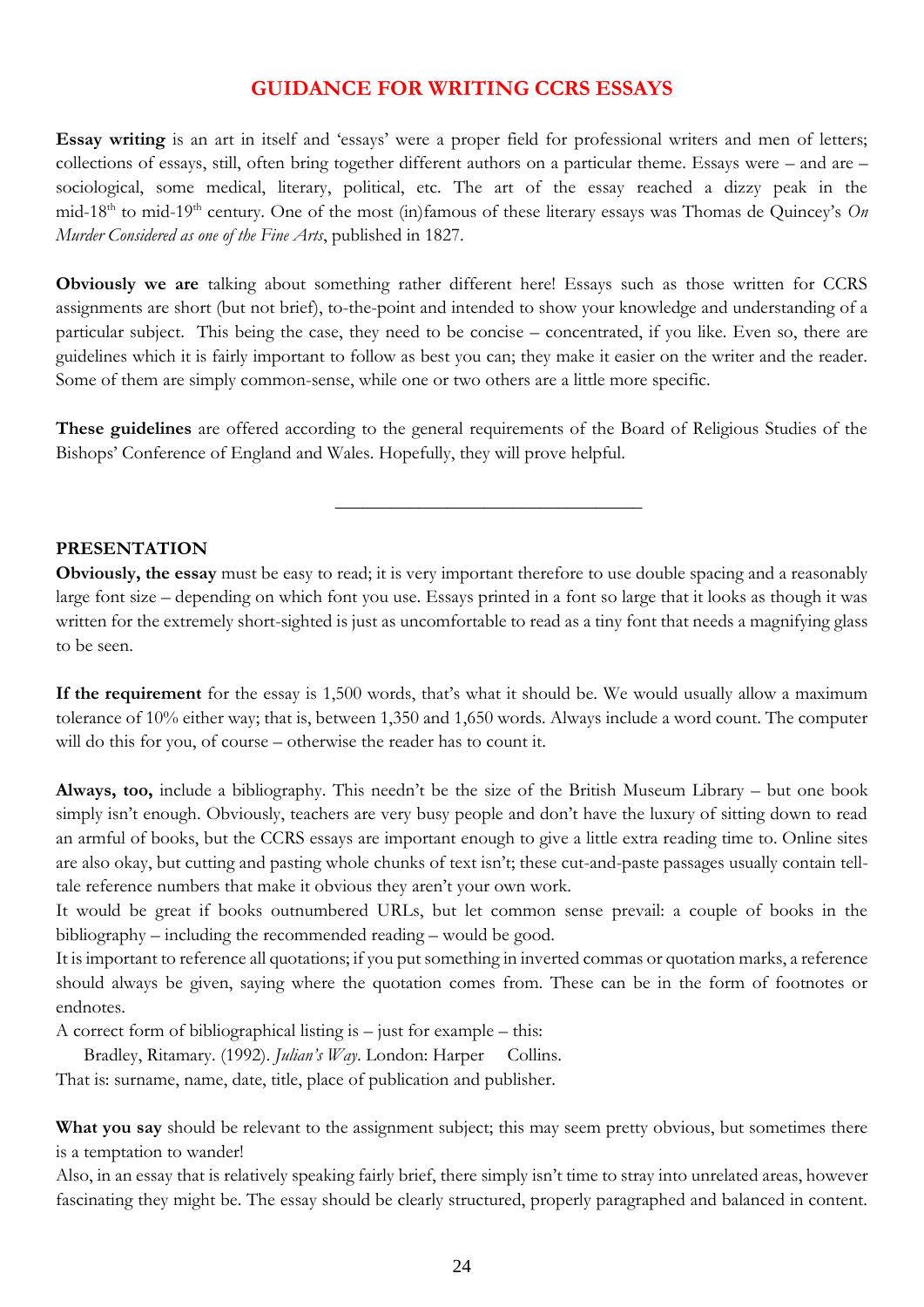For example, a paper comparing St Mark's gospel with St Matthew's, shouldn't have four pages on St Mark, one on St Matthew, and none comparing the two.

**The issue of plagiarism** is an area to which the Board of Religious Studies draws attention. Please find your own voice in responding to the assignments, and please do not use uncredited the work of others. This covers but is not limited to submissions wholely or partly abstracted from an online source or book, a previously submitted assignment, or a submission relying on overuse of paraphrase. Should there be concern that an assignment submitted is substantially not one's own work, the candidate will be asked to re-submit and there may be a delay in passing the course.

**Language should be** inclusive. So, really, to write about Jesus 'dying to save all *men*' isn't terribly appropriate. And it should not be 'exhortatory' – in other words, it shouldn't sound like a sermon. 'We should' and 'we must' and 'we ought' don't have a place in what is essentially an academic piece – even though they do have a place in this paragraph. This – for example – would not be good:

'*St John's gospel tells us that Jesus commended his mother to the beloved disciple, and the disciple to his mother; therefore we should look to Mary, his mother, as our own mother, and pray to her…'*

**Although language** is a living thing, some linguistic developments seem less than organic than others. For example, the gospels do not 'reference' the life of Christ, they describe or relate it. Indeed, what they do is *proclaim*  it. Also, when one is writing of Catholic teaching, it is probably best simply to say: 'The Church teaches that…' rather than 'the Church asserts' or 'the Church thinks that', and so on. This is the kind of sentence that would not be appealing to the reader:

'The Catholic Church asserts there are seven sacraments, each one referencing a stage in life.'

Also, it is best to check that what you are suggesting the Church teaches, the Church actually does. In the past there has occasionally been a certain – well, *inventiveness* – in the module on Morality.

And on the subject of Church, it always has a capital 'C' unless one is referring to a particular church, parish or building – then it has a small 'c'.

Points made from personal experience are always welcome – for one thing, they make the essay's voice more authentic. This is particularly important when you are writing about school and parish community. Only one caveat: personal experience has its limits; if you're writing about the Synoptic gospels, don't fill the essay with classroom stories. Balance is always the ideal – in presentation, organization and content.

These are only concluding observations based on solid experience of reading and marking CCRS essays. It's a lot less complicated than it sounds: just write a clear, structured essay showing that i) you've done at least *some* background reading or research; ii) you have understood the contents of the module and can express that understanding in good, plain English. No more than that.

Everyone knows that teaching time and family time are precious; the Diocese is more than glad that teachers and interested persons like yourself come forward and generously give of both kinds of time so that they may advance in knowledge and understanding of the Faith. After all, you have in your care the Church of the future.

**Submission of essays** should be electronic – the course is committed to digital literacy - and must always be submitted to the email address [ccrs@dioceseofbrentwood.org](mailto:ccrs@dioceseofbrentwood.org) . The subject of your email must contain *'CCRS essay'*, your name and module title (not just module number). For example: '*CCRS, John / Jane Doe, Old Testament.'*  Failure to include this information in the title may result in a delay in the essay being marked.

## **Fr David Clemens** John Adams

*CCRS consultant and Special Adviser to BDES CCRS Coordinator*

**Essays are marked by John Adams, moderated by BDES and may be selected for standardisation by the CCRS Southern Region at its annual conference. Essays will be anonymised for moderation and standardisation.**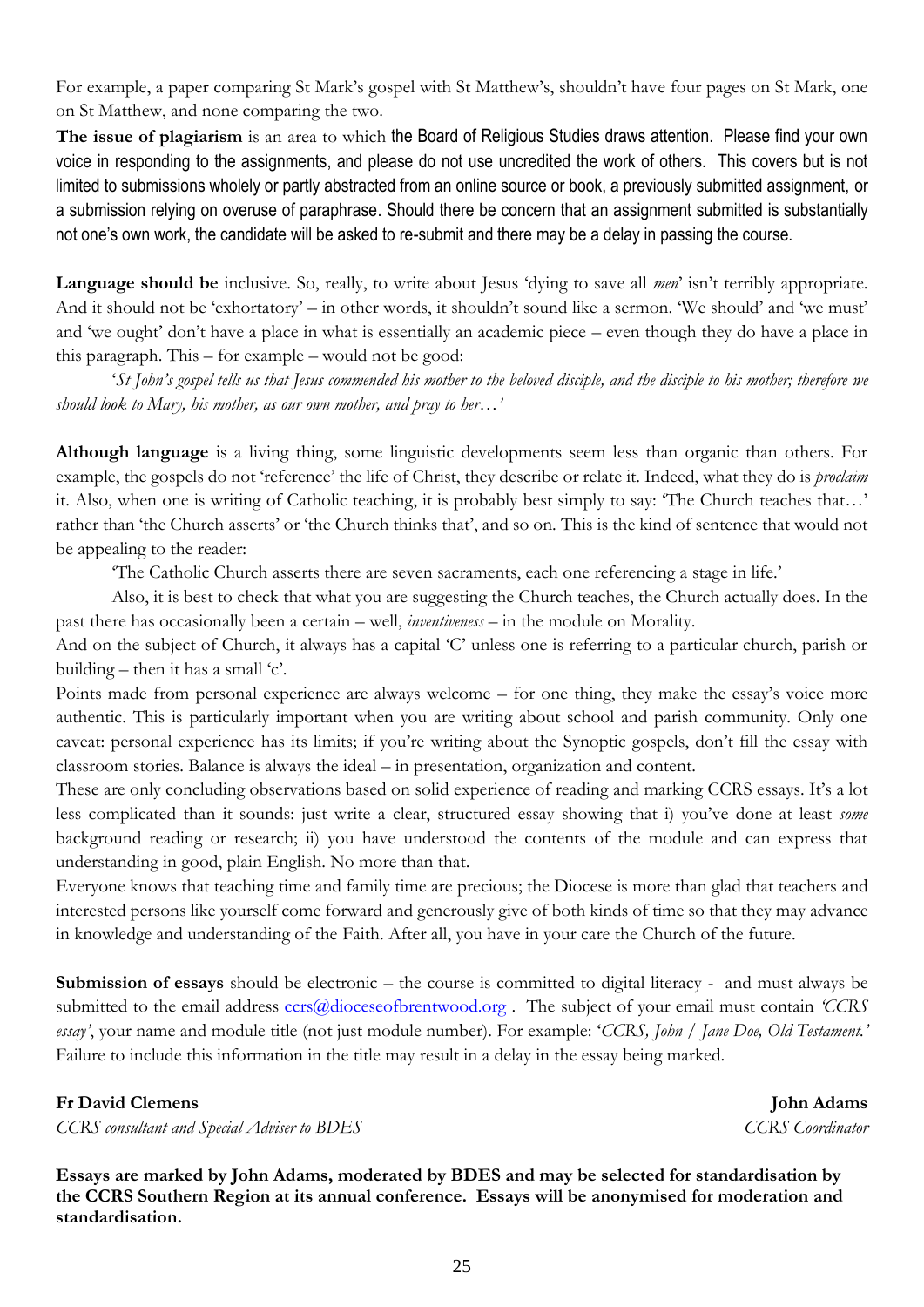## **Terms and conditions and additional information**

**Registration** is with Brentwood Diocesan Education Service (BDES) as an approved centre by The National Board of Religious Studies to affirm the successful learning of the student on the Catholic Certificate for Religious Studies course; this will commence the month the student attends or is expected to attend their first module.

It is the preference of BDES that students **complete the course within one year** of starting the course, although all students, have a maximum of five years from registration date with the centre to complete the course (referred to as five-year timeframe).

Successful completion of the course is dependent **on all compulsory sessions being attended and all module assignments being satisfactorily completed within that five-year timeframe**. It is the **student's responsibility to sign all attendance sheets/registers** for the lectures and tutorials. Failure to do will be noted in the student's records as 'did not attend'; should the situation arise in which a query occurs over attendance and in which the student avers they have attended the session but did not sign the registration form, the student will not be deemed to have attended and will be required to repeat the session within the five-year timeframe. **Under no circumstances** may any student sign the registration form / attendance list for any other person.

Assignments are expected to be submitted **as soon as possible** after the attendance of each module. Students must adhere to the writing guidelines provided when commencing the course. Failure to do so may result in re-submission being required. Assignments should only be submitted following attendance of the sessions and should not be submitted in advance; the integrity of the process of the assignments being a response to guided learning is a feature of the course. In the event of an assignment not being satisfactorily completed, the student will be advised and a resubmission requested.

Students are asked to notify the centre and (if appropriate) the tutor should they be unable to attend any session.

A module certificate will only be considered passed by the centre upon satisfactory completion of each of the module's elements (attendance of compulsory sessions and satisfactory completion of the module assignment).

Failure to attend any compulsory session, or failure to complete a satisfactory assignment for any aspect of the course within the five-year timeframe will result in the student **not completing the course** and, should they still wish to qualify for the Certificate, **having to repeat the entire course.**

It is not possible to carry over previous attendance in lectures, tutorials or satisfactory completion of essays on to a new course should the course not be completed within the five-year timeframe. In this instance, students would need to reapply, begin the course and pay all fees again.

All fees must be paid to complete the course. If an individual is paying on a modular basis, all fees must be paid before the certificate is awarded, even if the course is fully completed. Payment must be made within the five-year timeframe to ensure that the certificate is received or discussions need to have taken place with the centre within the five-year timeframe regarding any issues relating to fees.

It is the **student's responsibility to keep the centre updated with any change in personal contact information**, in particular, home address, contact number, email address, school address (if applicable). Failure to do so may result in not receiving communications relating to the course, for which the centre cannot be held responsible.

Finally, in the event of any difficulties or issues please let us know and we will do our utmost to help within the conditions laid down. You can contact **BDES** on **01277 265285** or **John Adams** the CCRS Coordinator on **07825 418473** (work mobile), mail us at **ccrs@dioceseofbrentwood.org** or reach us by post at **Brentwood Diocesan Education Service, Cathedral House, Ingrave Road, Brentwood CM15 8AT**.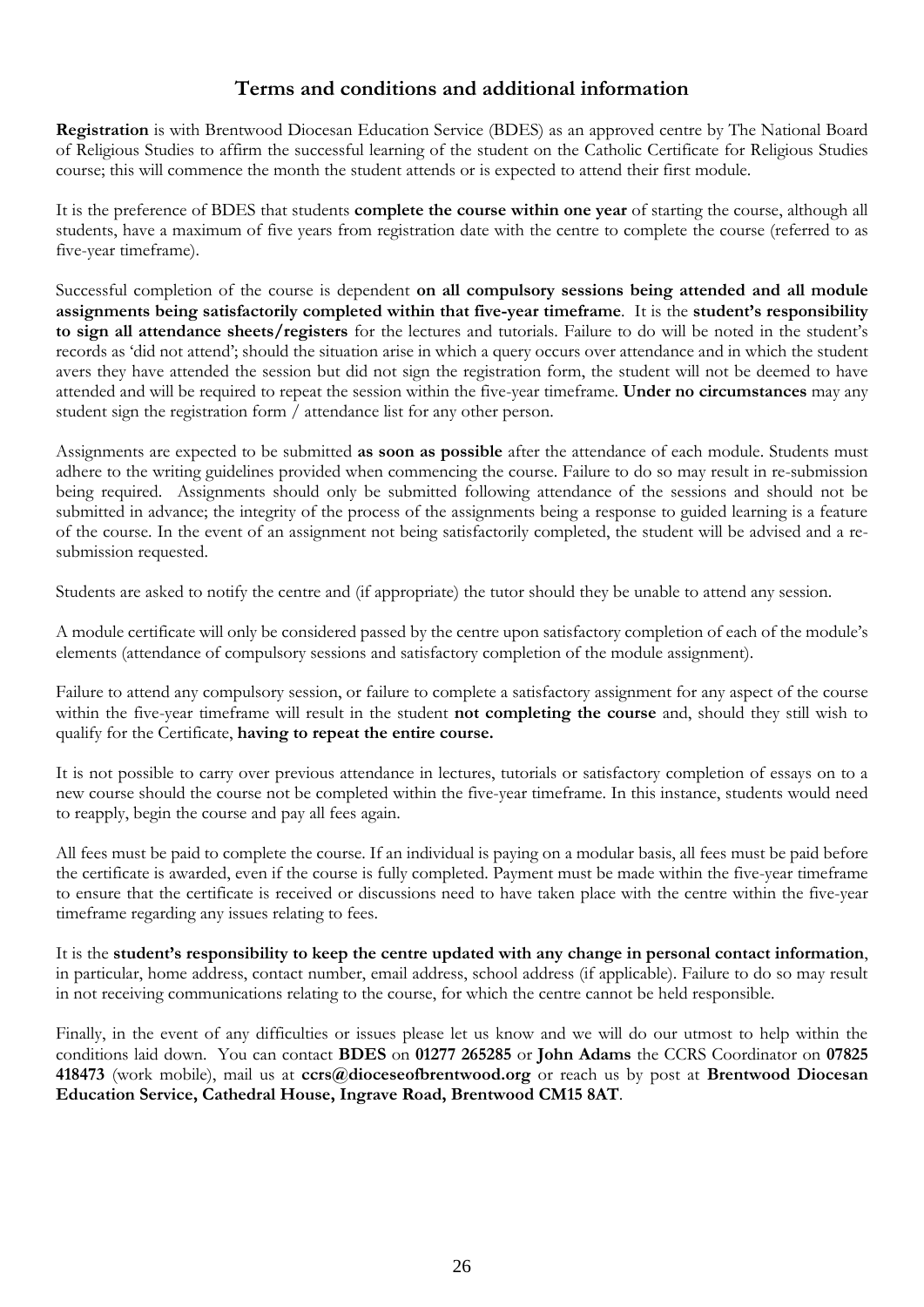# **BISHOPS' CONFERENCE OF ENGLAND AND WALES**



# **Board of Religious Studies**

# **CATHOLIC CERTIFICATE IN RELIGIOUS STUDIES**

# **COVER SHEET**

# **To Be Completed By Student**

# **BIBLIOGRAPHY INCLUDED**

 **SOURCES APPROPRIATELY REFERENCED (i.e. ideas, information or quotations taken from another source have been acknowledged in your assignment through either a footnote/endnote or an in-text citation)**

**Word Count………………. (excluding quotes)**

Student Self-Appraisal (optional)

I confirm that the work submitted under this cover is my own.

Signed………………………………………….

Date Submitted………………………………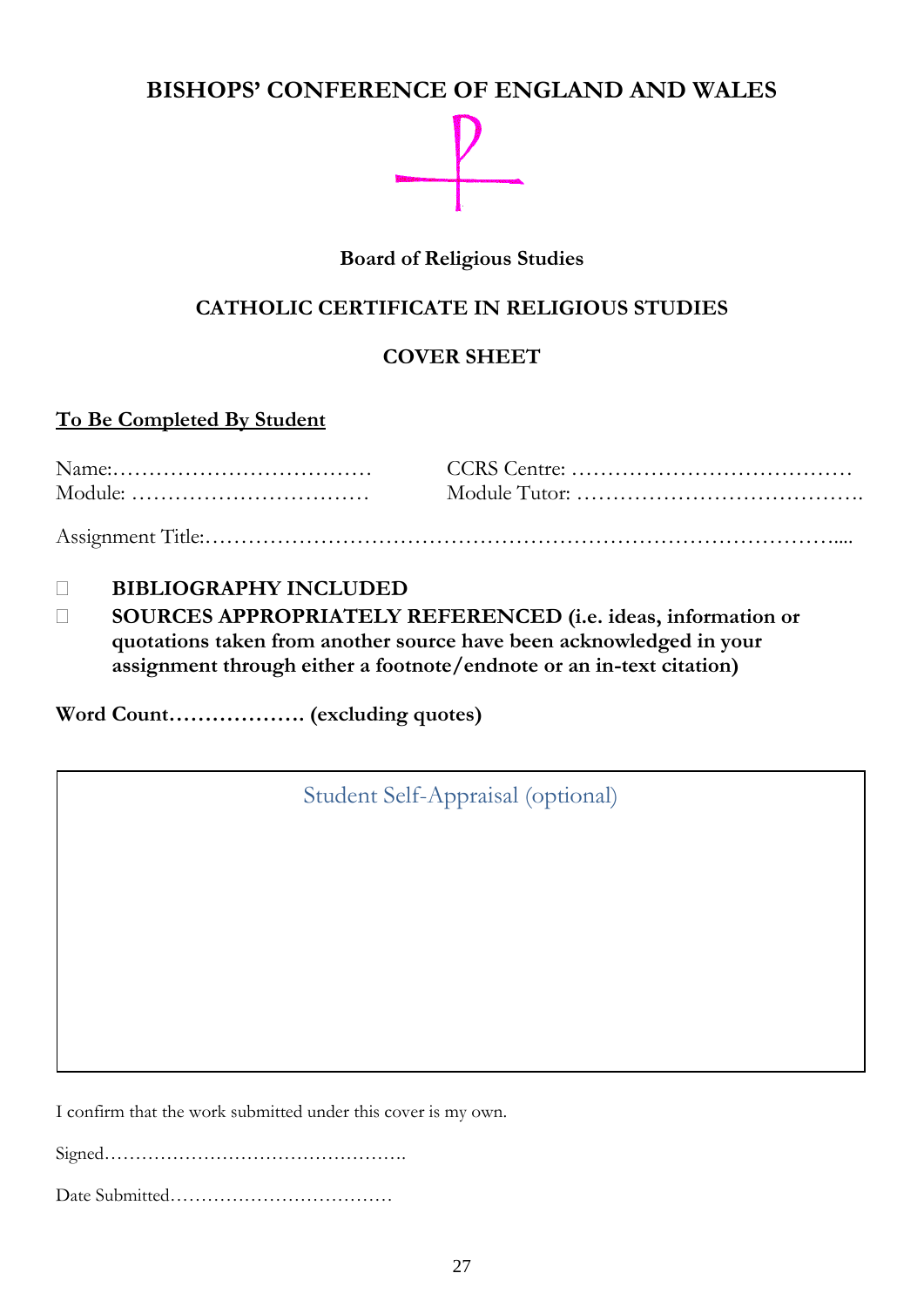# Catholic Certificate for Religious Studies : 2021-2022 dates

| In school hours (i.s.h.) session times :                                 | Weekend $(w/e)$ session times :                                                                                                                                                                              |  |
|--------------------------------------------------------------------------|--------------------------------------------------------------------------------------------------------------------------------------------------------------------------------------------------------------|--|
| 8.30a.m. - 12.00p.m. Session 1                                           | 8.30a.m. - 12.00p.m. Session 1                                                                                                                                                                               |  |
| 1:00p.m. $-$ 4.00p.m. Session 2                                          | 1:00p.m. - 4.00p.m. Session 2                                                                                                                                                                                |  |
| 4:30p.m. - 6.30p.m. Tutorial                                             | 4:30p.m. - 6.30p.m. Tutorial                                                                                                                                                                                 |  |
| 1. Old Testament (in school hours)                                       | 1. Old Testament (weekend)                                                                                                                                                                                   |  |
| Wednesday 15 <sup>th</sup> September 2021                                | Saturday 18th September 2021                                                                                                                                                                                 |  |
| Speaker: Fr. S. Myers                                                    | Speaker: Fr. S. Myers                                                                                                                                                                                        |  |
| 2. New Testament (in school hours)                                       | 2. New Testament (weekend)                                                                                                                                                                                   |  |
| Wednesday 13th October 2021                                              | Saturday 16th October 2021                                                                                                                                                                                   |  |
| Speaker: Fr. S. Myers                                                    | Speaker: Fr. S. Myers                                                                                                                                                                                        |  |
| 3. Christology (in school hours)                                         | 3. Christology (weekend)                                                                                                                                                                                     |  |
| Wednesday 1 <sup>st</sup> December 2021                                  | Saturday 4 <sup>th</sup> December 2021                                                                                                                                                                       |  |
| Speaker: John Adams                                                      | Speaker: John Adams                                                                                                                                                                                          |  |
| 4. Church (in school hours)                                              | 4. Church (weekend)                                                                                                                                                                                          |  |
| Wednesday 5 <sup>th</sup> January 2022                                   | Saturday 8 <sup>th</sup> January 2022                                                                                                                                                                        |  |
| Speaker: Fr. M. Boland                                                   | Speaker: Fr. M. Boland                                                                                                                                                                                       |  |
| 5. Sacraments (in school hours)                                          | 5. Sacraments (weekend)                                                                                                                                                                                      |  |
| Wednesday 2 <sup>nd</sup> February 2022                                  | Saturday 5 <sup>th</sup> February 2022                                                                                                                                                                       |  |
| Speaker: Mgr. D. Manson                                                  | Speaker: Mgr. D. Manson                                                                                                                                                                                      |  |
| 6. Christian Morality (in school hours)                                  | 6. Christian Morality (weekend)                                                                                                                                                                              |  |
| Wednesday 9 <sup>th</sup> March 2022                                     | Saturday 5 <sup>th</sup> March 2022                                                                                                                                                                          |  |
| Speaker: Fr. M. Boland                                                   | Speaker: Fr. M. Boland                                                                                                                                                                                       |  |
| 7. Relationships & Sex Education (i.s.h.)                                | 7. Relationships & Sex Education (weekend)                                                                                                                                                                   |  |
| Wednesday 30 <sup>th</sup> March 2022                                    | Saturday 26th March 2022                                                                                                                                                                                     |  |
| Speaker: Fr. R. Fernandez                                                | Speaker: Fr. R. Fernandez                                                                                                                                                                                    |  |
| 8. Religious Education (in school hours)                                 | 8. Religious Education (weekend)                                                                                                                                                                             |  |
| Wednesday 4 <sup>th</sup> May 2022                                       | Saturday 7 <sup>th</sup> May 2022                                                                                                                                                                            |  |
| Speaker: John Adams                                                      | Speaker: John Adams                                                                                                                                                                                          |  |
| in the presence of Rt. Hon. Rev. Alan Williams, sm. Bishop of Brentwood. | Deadline for assignments for those completing in $2021/22$ is <b>Friday 10<sup>th</sup> June 2021</b> .<br>The CCRS 'Presentation of Certificates' will take place on 8 <sup>th</sup> July 2022, at 10.30am, |  |

**All sessions will take place in the Conference Hall at Cathedral House, Ingrave Road, Brentwood CM15 8AT.**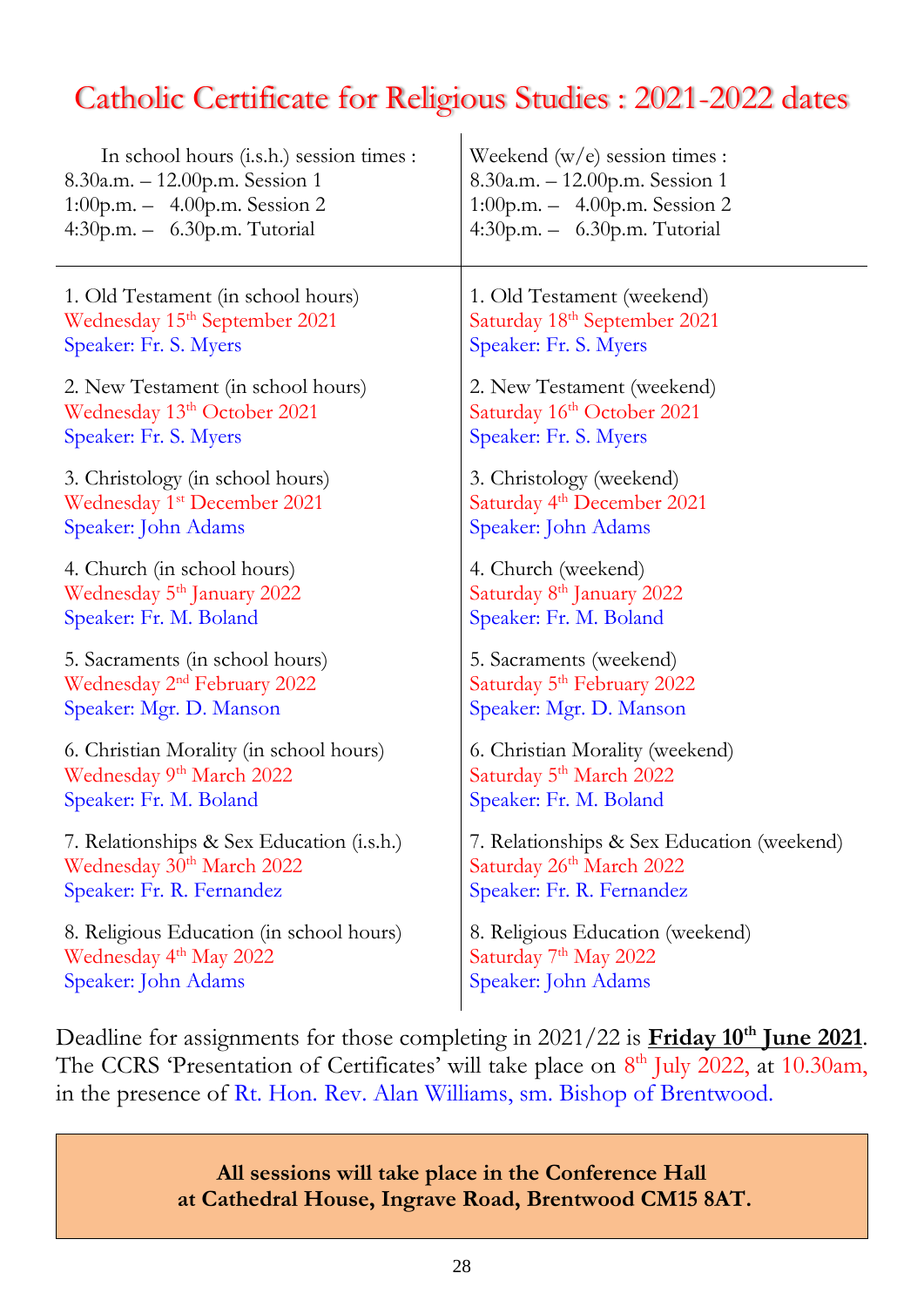# **Further information**

An *electronic* copy of this Diocese of Brentwood CCRS Handbook can be downloaded from website of the Brentwood Diocesan Education Service at

**www.dioceseofbrentwood.net/departments/education/catholic-certificatereligious-studies-ccrs**

**\_\_\_\_\_\_\_\_\_\_\_\_\_\_\_\_\_\_\_\_\_\_\_\_\_\_\_\_\_\_\_\_\_\_\_\_\_\_\_\_\_\_\_\_\_\_\_\_\_\_\_\_\_**

A copy of the national 16th Edition CCRS Student Handbook can be downloaded from the Board of Religious Studies website at

www.brs-ccrs.org.uk/hand.doc

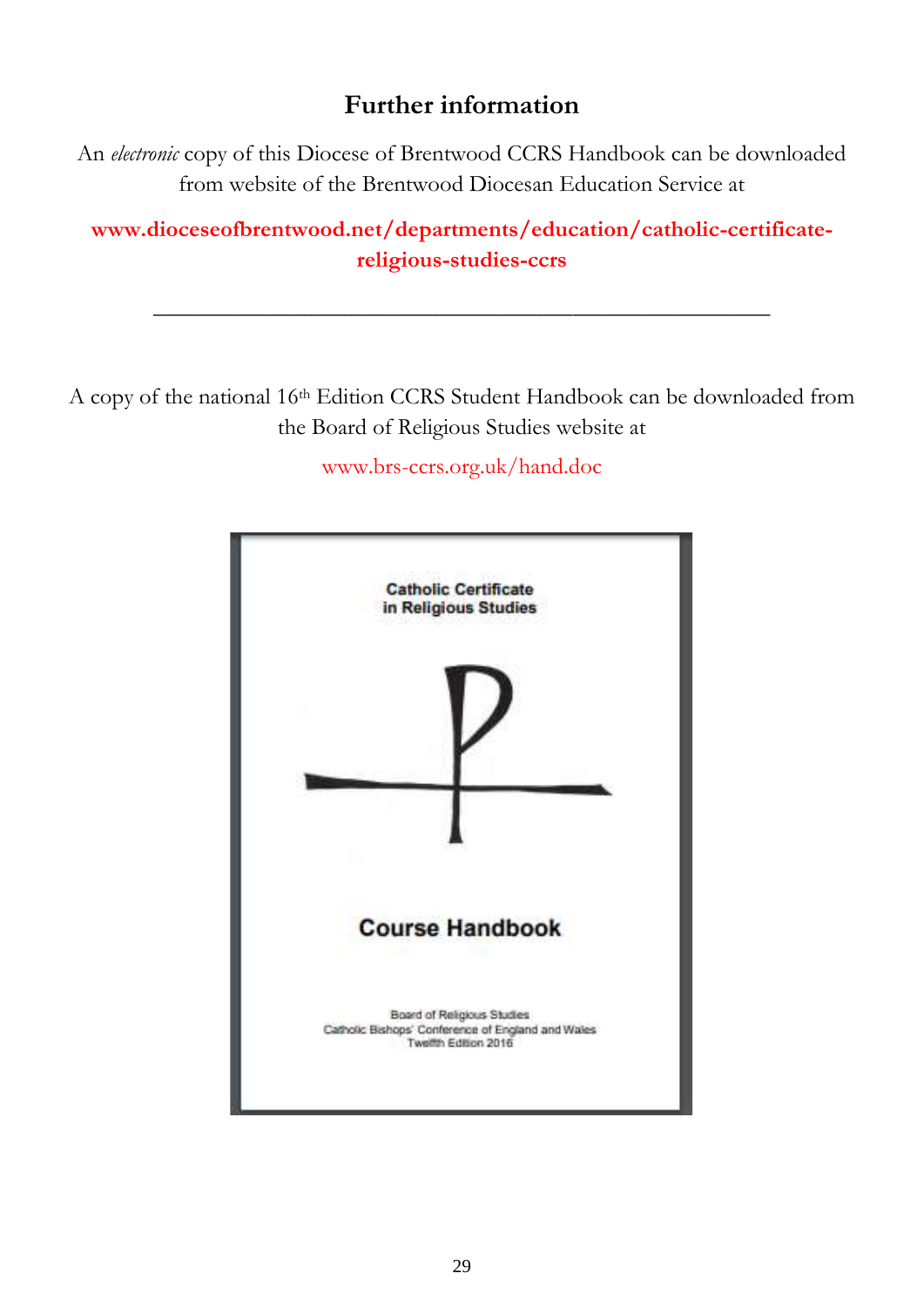

# **CATHOLIC CERTIFICATE IN RELIGIOUS STUDIES**

# **PARTICIPANT'S RECORD OF PROGRESS**

**Please use this page to record details of your registration and progress towards achieving the CCRS.**

**Your Name:\_\_\_\_\_\_\_\_\_\_\_\_\_\_\_\_\_\_\_\_\_\_\_\_\_\_\_\_\_\_\_\_\_\_\_\_\_\_\_\_\_\_\_\_\_\_\_\_\_\_\_\_\_\_\_\_\_\_\_**

**Your Address:\_\_\_\_\_\_\_\_\_\_\_\_\_\_\_\_\_\_\_\_\_\_\_\_\_\_\_\_\_\_\_\_\_\_\_\_\_\_\_\_\_\_\_\_\_\_\_\_\_\_\_\_\_\_\_\_\_**

The date you registered:

**Your Registration Number:\_\_\_\_\_\_\_\_\_\_\_\_\_\_\_\_\_\_\_\_\_\_\_\_\_\_\_\_\_\_\_\_\_\_\_\_\_**

| Module                                           | Centre<br><b>Attended</b> | <b>Dates Attended</b> | Date Assignment<br>Submitted |
|--------------------------------------------------|---------------------------|-----------------------|------------------------------|
| Core Module 1<br>The Bible: Old Testament        |                           |                       |                              |
| <b>Core Module 2</b><br>The Bible: New Testament |                           |                       |                              |
| Core Module 3<br><b>Jesus Christ</b>             |                           |                       |                              |
| <b>Core Module 4</b><br>The Church               |                           |                       |                              |
| <b>Core Module 5</b><br><b>Sacraments</b>        |                           |                       |                              |
| Core Module 6<br><b>Christian Morality</b>       |                           |                       |                              |
| <b>Specialist Module 1</b><br>Title:             |                           |                       |                              |
| <b>Specialist Module 2</b><br>Title:             |                           |                       |                              |

**Certificate awarded on (date) : \_\_\_\_\_\_\_\_\_\_\_\_\_\_\_\_\_\_\_\_\_\_\_\_\_\_\_\_\_\_\_\_\_\_\_\_\_\_\_\_\_\_**